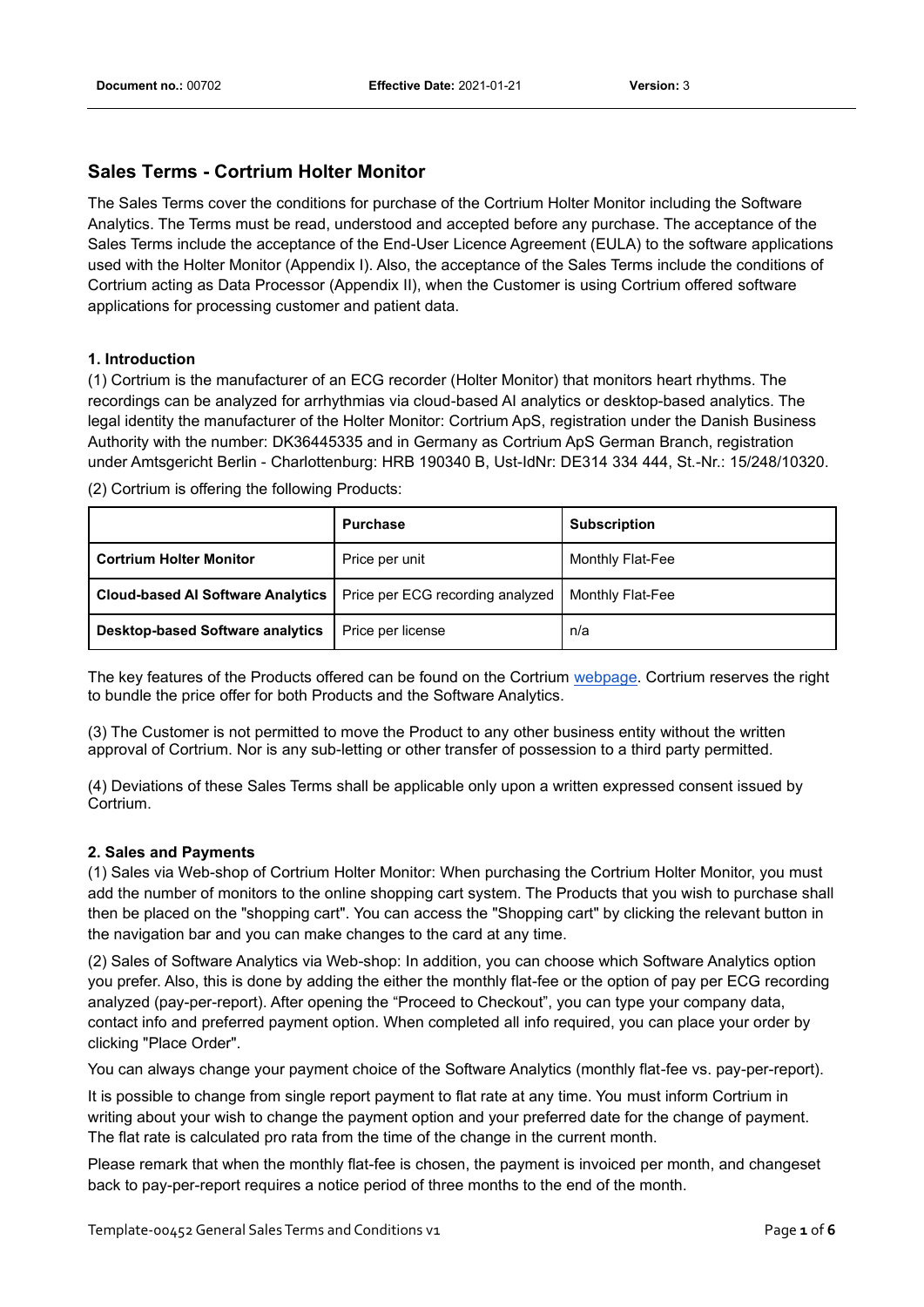Also, you can choose not to include any Software Analytics. In this case, you will only be charged for the purchase of the Cortrium Holter Monitor.

(3) Submitting the order: Before you finalize the order, you can re-check all the entered data, and change the data or cancel the purchase transaction.

You submit the '"Shopping card" for ordering by clicking the 'submit' button. When you submit the order, your order is sent to Cortrium as a binding order.

(4) It is possible to pay the monthly subscription fee for the Software Analysis quarterly or annually. A changeover to quarterly payment must be applied for in writing to Cortrium with a period of 4 weeks to the end of the quarter. In this case, the invoice will be issued before the beginning of the quarter. The monthly flat fee is reduced by 2.5%. At any time with a period of 4 weeks to the end of the month, a changeover to annual payment must also be requested in writing. The invoice will be issued before the beginning of the selected annual period. The discount on the monthly rate is 5%.

There is the option of paying the flat fee by means via direct bank transfer debit. This can be requested from Cortrium customer service. It must be filled out and signed and deposited with the payer's bank before the first due date. A cancellation can be sent at any time in writing by e-mail to Cortrium support.

(5) ECG Electrodes: The expenses for ECG electrodes are not included in the purchase price.

(6) Payment transfer costs: The Customer must bear the costs arising from payment transfers (if any).

#### **3. Cortrium Guaranties**

(1) Applicable legislation: Cortrium is responsible for making available the Products in compliance with all applicable laws and regulations for the intended usage of the Products within the Territory of the Customer.

(2) Guarantee Period: For the performance of the products, only the product description provided with the Instruction-for-Use (IFU) shall be deemed to have been agreed. Cortrium guarantees that the Product can be expected to perform substantially as specified in the Instruction-for-Use for two years ("Guarantee Period"). Defect Products are returned to Cortrium at no cost for the Customer required that the Customer notifies Cortrium in writing about the defected product. Shipping of the defective product must follow Cortrium's guidelines.

(3) Service Lifetime Period: Cortrium offers repair service to the purchased Products for additional three years after the Guarantee Period. Thus, the "Service Lifetime Period" is five years from Purchase date. After the Guarantee Period, Cortrium is entitled to invoice the Customer for any repair of the Product.

(4) Product delivery: For the delivery of the Cortrium Holter Monitor, this shall take place approximately as specified in the Order Confirmation or Receipt. If no time of delivery is specified, the delivery must take place within a reasonable time from the Customer's written request.

(5) Product performance: Cortrium offered Products are neither fault tolerant nor free from errors or interruptions. Minor deviations must, to some extent, be expected and shall not constitute defects. Moreover, the performance of the Products will vary depending on, e.g. software interactions, quality of data recordings as well as other factors outside of the control of Cortrium.

(6) Customer support: The Customer is entitled to access or contact an online help service desk during Cortrium office opening hours. The help service includes: Introduction and problem solving related to the operation of the Products offered via manuals, brochures, tutorial videos, telephone, support chat and videolinks.

(7) If Cortrium cannot replace or repair the defective Product within ninety 90 days of the Guarantee Period, the Customer can terminate the contractual part with Cortrium relevant to the purchase of the defective Product with immediate effect and received the purchase price in return. The customer's terms and conditions for the purchase of other Products will not be affected by such cancellation.

#### **4. Customer acknowledgement**

(1) Business registration: The Customer is a legal registered commercial business or health organisation.

(2) Product installation: The Customer is responsible for the installation and the use of the Products.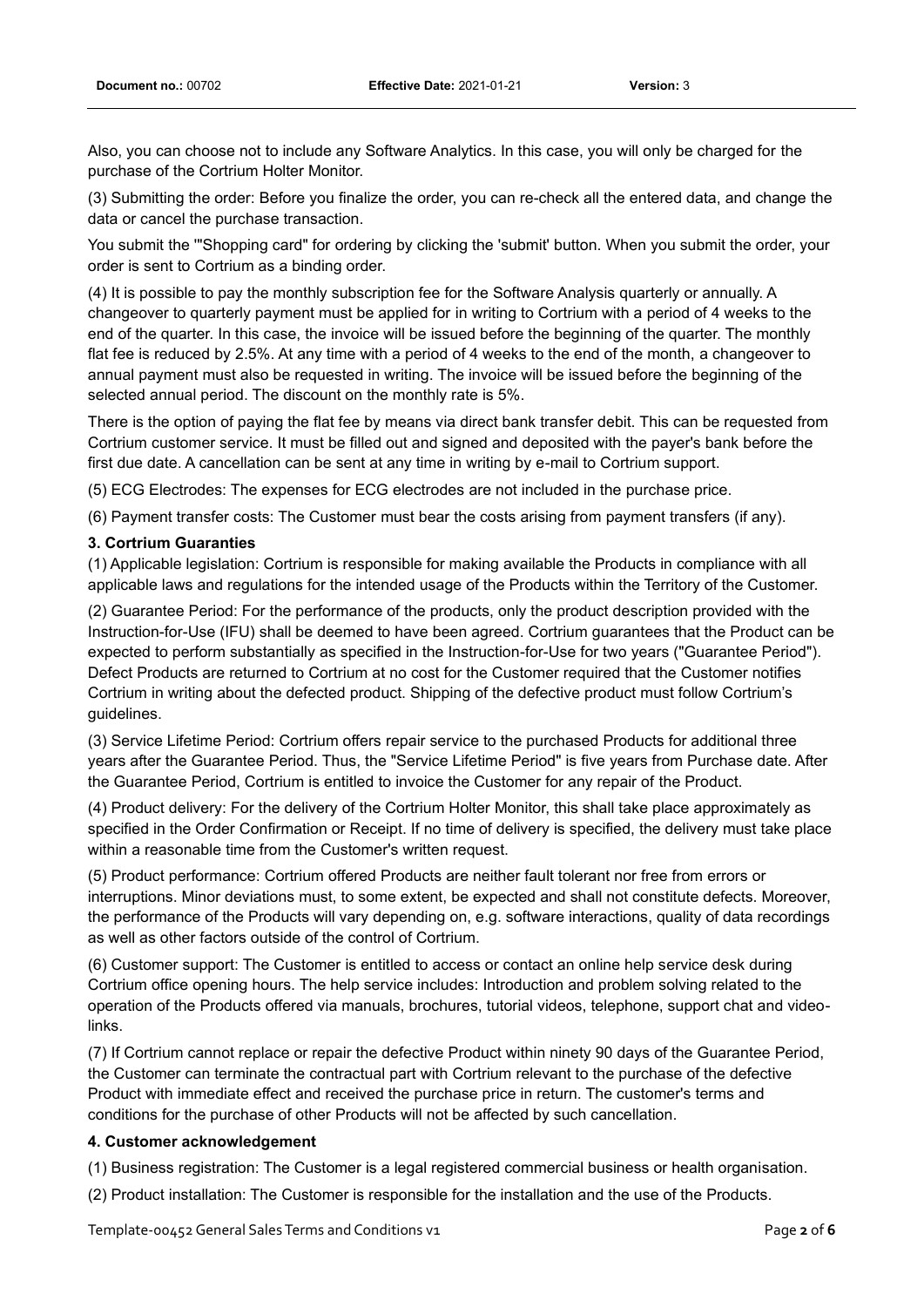Cortrium offers online services free-of-charge for supporting the installation.

(3) Decision Supporting Tool (DST): All Software Analytics are regarded as decision-making support tools for diagnosing patients. The Software Analytics are subject to an End-User-License-Agreement (Appendix I) and a Data Processor Agreement (Appendix II). The Customer accepts the End-User-License-Agreement and the Data Processor Agreement as part of the agreed Sales Terms.

### **4.1 Customer's Liabilities**

(1) The Customer agrees:

- to procure for a Product property insurance to cover general risks (fire, water and housebreaking).

- to procure at his own expense all ordinary maintenance and necessary cleaning to ensure that the Product is at all times in an orderly condition.

- to make available to Cortrium any insurance payments received from an insurance company to procure the repair of the Product.

To sum-up, the Customer is liable for defects caused by matters related to Customer, including the Customer's misuse actions or omissions. Thus, the risk of unintentional destruction or devaluation of the Product shall lie with the Customer. In any of these events, the Customer shall remain liable for making the full agreed payments.

(2) The Customer agrees to be assigned to make all present and future claims against Cortrium in connection with the supply of the Products. This shall include without limitation claims arising from default or product liability.

(3) The Customer shall immediately and no later than 24 hours after observation, notify Cortrium the case of any incident or adverse events that have led to the death or the serious deterioration of the health of the patient, the healthcare professional or another person in contact with the Product.

(4) The Customer is responsible for notifying Cortrium any unintended use of the Products no later than 24 hours after observation.

(5) The Customer shall immediately and no later than seven business days after observation, notify Cortrium of any Product defects of its use, documentation, packaging, labelling or services, including but not limited to:

a) Any observation relevant to the safe and efficient use of the Product

b) Non-intended use of the Product

c) Technical or performance issues

d) Unintended software behaviour"

(6) If the Customer fails to inform Cortrium of a defect by written notice or by calling Cortrium customer service within seven days, Cortrium is entitled to forfeit the Customer's right to make any claim in respect of the defect.

(7) The Customer is entitled and obliged to pursue at his own expense and own risk – in court or out of court – directly towards Cortrium any Product claims which shall include, without limitation, the right to rescind or to reduce the Purchase price of the Product. This must be made with due regard to the need for immediate objection towards Cortrium.

(8) Cortrium agrees to be bound by the result of any disputes. This shall not apply if the Customer has conspired to the detriment of Cortrium. The burden of proof for such conspiracy shall lie with Cortrium. The Customer agrees to notify Cortrium in writing if, based on the above provisions, the Customer will pursue any claims against Cortrium.

### **5. Cortrium limitation of liabilities**

(1) Cortrium is not to be held responsible for product performance advertising made by third parties via public promotions or statements.

Template-00452 General Sales Terms and Conditions v1 Page **3** of **6** (2) Cortrium does not assume any responsibility or liability for the Product other than what has been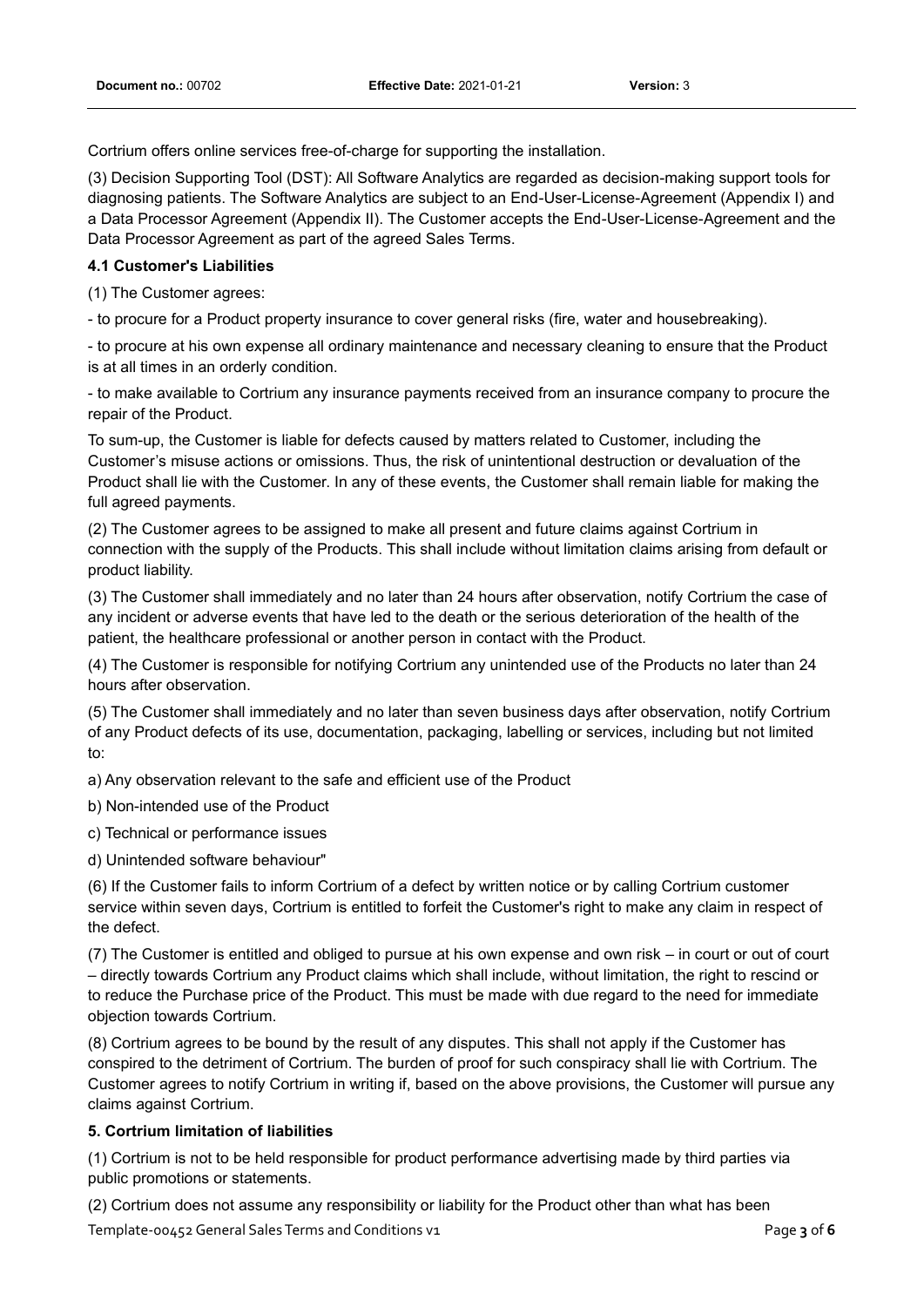expressly set out in the contracts with the customers. Any warranties, representations, guarantees or conditions whether express or implied are excluded to the fullest extent permitted by law. This means that, e.g. warranties of merchantability, fitness for a particular purpose and non-infringement are excluded.

(3) In no event and no matter the circumstances shall Cortrium be liable for any loss of anticipated profit, loss of data, damage to records or data or any indirect, special, incidental or consequential damages or loss (including the loss of goodwill, or loss as a consequence of any kind of business interruption) arising out of or in connection with the contractual relationship, the Product or the use or performance hereof, even if Cortrium was advised of the possibility of such losses and regardless of whether the cause of action is in contract or tort.

(4) Cortrium shall in no event and no matter the circumstances be liable for any loss directly or indirectly incurred by a patient (end-user) of the Customer, not being a Customer or Customer of Cortrium itself. The Customer must ensure that the end-user (Patient) is covered by an patient insurance.

(5) To the maximum extent permitted by applicable law, Cortrium disclaims any Product liability as a consequence of loss or damage to property which, given its nature, is normally intended for commercial use.

(6) In any event, no matter the circumstances, Cortrium's total aggregate liability for any losses or damages arising out of or in connection with the contract, the Product or the use or performance hereof shall not exceed the sum of the actually paid invoices by the Customer for the Product in question.

(7) Cortrium shall have no responsibility or liability for any adjustments or other modifications in the Product, or any use of the Product by Customer itself or third parties. Further, Cortrium shall have no responsibility or liability for any defects which are a consequence of external factors.

(8) The Customer must accept that the Products may include third-party software developed and/or manufactured by a third-party and of which Cortrium is the distributor. This third-party software may be subject to license or standard terms that the Customer shall accept prior to provision of the Product. Cortrium's liability in relation to third-party equipment/software only includes receipt of the Customer's defect report and notifying the third-party manufacture of the defect without undue delay. Cortrium assumes no further liability in this respect.

### **6. Intended Use and regulatory requirements**

(1) The Customer agrees to comply at its own expense with all requirements arising from statutory law and applicable medical regulation associated with the customer's use of the Products within the Territory of usage and to ensure the Customer's compliance with the same. To that extent, the Customer agrees to indemnify Cortrium against any claims of third parties. Thus, the Customer is responsible for being in possession of the necessary authorization to conduct medical diagnosing and treatment of patients from authorities, health insurers and/or other relevant associations before the use of the acquired product(s). To that extent, the Customer agrees to indemnify Cortrium against any claims of third parties.

(2) The Customer agrees to use the Products in accordance with the Intended Use as stipulated in the Instruction-for-Use (IFU) and for his professional business only. The intended use of the Product, the software application for data transfer and the Software Analytics are defined in the Instruction-for-Use (IFU). To ensure proper usage of the Cortrium Products, software application for data transfer and Software Analytics, the Customer must read and understand the Instruction-for-Use (IFU). The latest updated version of the IFU can be found on the Cortrium webpage.

For clarification; the Cortrium Holter Monitor only records ECG data. The Holter Monitor i) has no capacity for automatic ECG analysis and consequently no capacity for automatically generating alerts of potentially critical cardiac conditions, and ii) the ECG data recorded is stored on the monitor and can be transferred by the physician - or the designated operator - for Cloud-based Software Analytics. The Software Analytics will then provide summary reports (Holter reports). If no Software Analytics are chosen, the ECG recording (ECG raw data) can be stored locally on the desktop or server as EDF-format.

(3) The use of the software application for data transfer and the Software Analytics as defined in the Instruction-for-Use (IFU) are subject to the End-User-License-Agreement (EULA) which is considered an integrated part of the agreed Sales Terms (Appendix I).

Template-00452 General Sales Terms and Conditions v1 Page **4** of **6**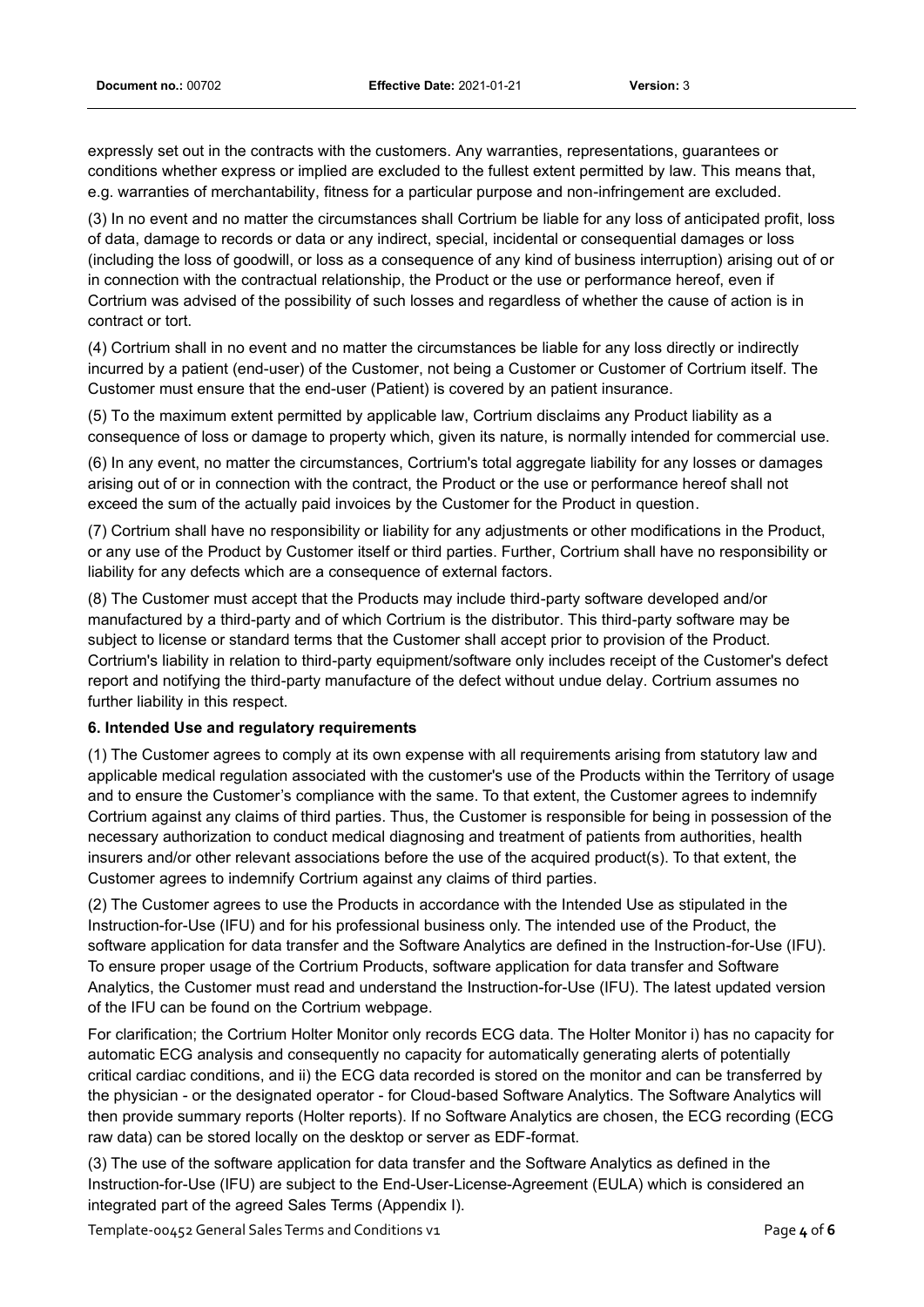(4) The Software Analytics provides only suggested diagnosis as a Decision Supporting Tool (DST) for the healthcare professionals. Thus, it is the responsibility of the physician or trained medical officer to evaluate the results of the Software Analytics and sign for the stipulated results for suggested diagnosing of the patient.

### **7. The Cortrium's Right to Termination for Good Cause**

(1) If the Customer uses the Product (Holter Monitor and/or Software Analytics) contrary to the contractual terms and, despite a written warning and cure notice, or continues such unauthorised use causing a material infringement of the product manufacturer and/or Cortrium's rights, then Cortrium shall have the right to terminate the contractual relationship with the Customer. This applies also to any sub-letting of the Products to a third party.

(2) If the Customer is late with a minimum of two consecutive subscription payments of the Software Analytics, then Cortrium shall have the right to terminate the Subscription-based payments of Software Analytics with immediate effect.

(3) Cortrium shall also have a right to termination for good cause and with immediate effect if the Customer's estate shall become subject to a composition or insolvency petition. This shall be without prejudice to any damage compensation claims that Cortrium may have.

### **8. Proprietary Rights**

(1) All intellectual property rights and other rights, including without limitation patents, utility models, design rights, trademarks, copyright and know-how, in and to the Product, its components, software and any documentation related hereto, remain with Cortrium or its licensors. The Customer agrees to respect such rights whether registered or not.

(2) The Customer shall not reverse engineer, disassemble or decompile the Product or any parts thereof, except where and only to the extent that such operations are permitted according to the applicable mandatory, statutory legislation and subject to Customer's compliance with all aspects of such legislation.

(3) The Customer must keep the Product free of any third-party rights. The Customer will inform Cortrium immediately about any third-party claims on the Product, about any theft, damaging or loss. The costs of remedies against any of the above-referenced interference in the Product shall be borne by the Customer. The Customer agrees to pay the costs of such action.

(4) The Customer may not make any alterations to the Product without the written approval of Cortrium. If the Customer has attached any feature to the Product, the Customer shall at own expense, upon demand of Cortrium, be obliged to, remove the attached feature.

(5) The Customer shall not be liable for any changes or impairment on the Products arising from use within the ordinary course of business and the Intended use of the Products.

### **9. Data Protection (Patient Data)**

(1) Cortrium warrants that all registered data of the Customer's usage of Cortrium offered software application and analytics are stored for at least ten years from data upload date with back-up procedures for identification, storage, protection, retrieval, retention time and disposition of the stored data.

(2) The link between Patient ECG data and the actual ECG recording is subject for erasure as set in the Data Processor Agreement (Appendix II) between the parties. The Data Processor Agreement is considered an integrated part of Sales Terms.

(3) The Customer shall ensure that the Patient data delivered to cloud-based software analytics is anonymised to the extent that it is not or does not become personal identified or identifiable data as defined in the GDPR (Regulation (EU) 2016/679). To the extent that the Customer delivers or makes such personal data identifiable, the Customer ensures that each Patient has given adequate consent for such operation and that the Patient receives sufficient information on how and where such data is processed.

(4) Data security of processing patient data is regulated by the Data Processor Agreement (Appendix II) and is in compliance with the General Data Protection Regulation in EU - GDPR (Regulation (EU) 2016/679).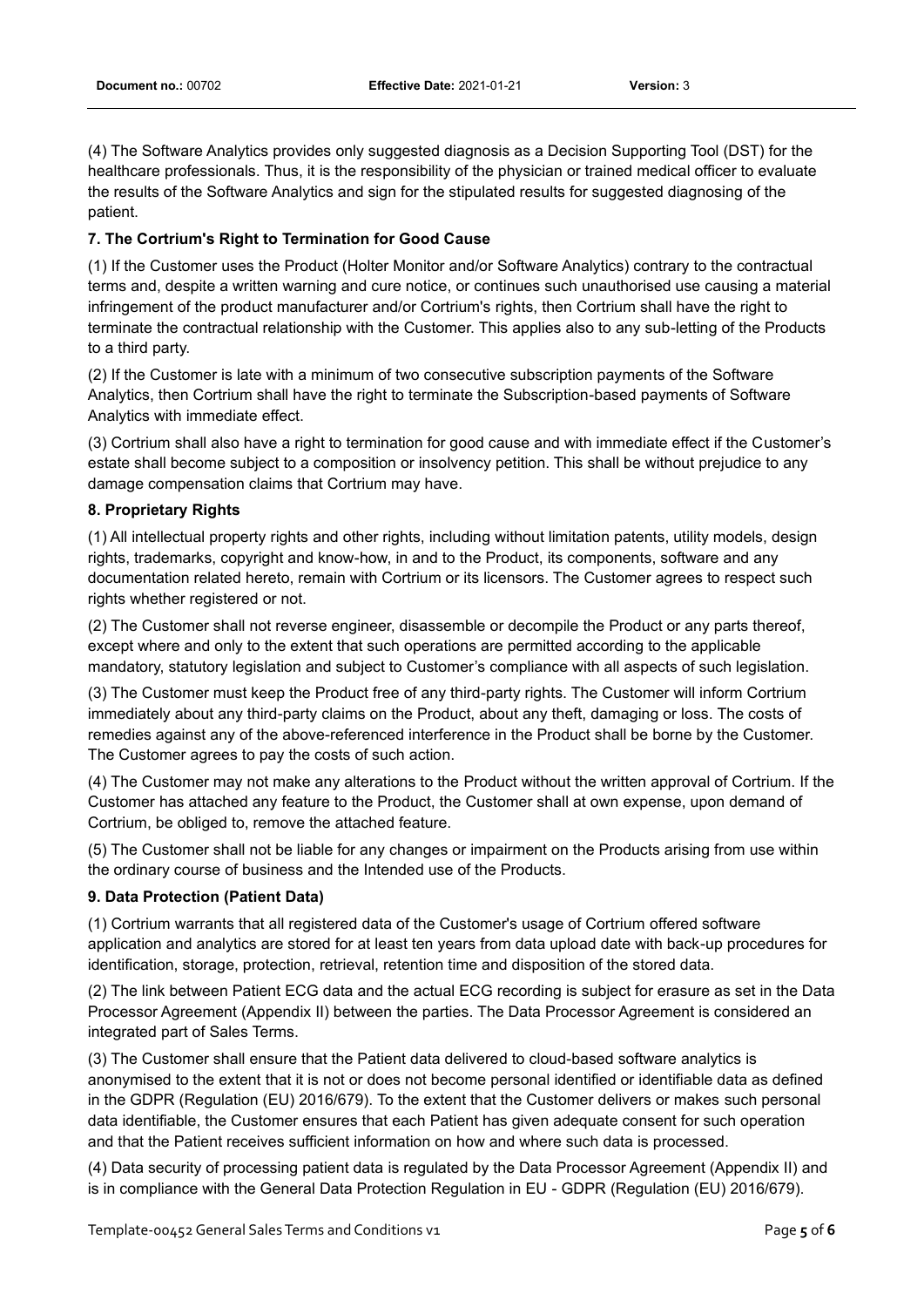#### **10. Data Protection (Customer data)**

(1) Customer's data: In addition to § 11, Cortrium collects, processes, and uses Customer's data according to the contractual relationship for invoicing the Customer for agreed purposes of servicing, i.e. analytical software. Examples of data collected about the Customer: Name, address, telephone number, e-mail address, banking details. Processing of such data occurs in accordance with the GDPR and other national data protection legislation, i.e. as defined in Art. 6 sec. 1 lit. a and lit. b of the GDPR, and only for the purposes of fulfilling the contractual relationship between Cortrium and the Customer.

#### **11. Force majeure**

(1) Neither party shall be held liable for any damage sustained by the other party as a direct or indirect consequence of the non-performing party being delayed, prevented or hindered in the performance of its obligations as a result of a force majeure situation. Force majeure situations include war and mobilization, computer viruses, hacking, catastrophes of nature, strikes, lock-out, fire, and damage to production plants, import and export regulations and other unforeseeable circumstances beyond the control of the party concerned.

#### **12. Other Provisions**

(1) The Sales terms including appendences shall cover all agreements between Cortrium and the Customer. No verbal side agreements can be accepted as valid.

(2) If any provision of the Sales Terms shall be partly invalid or unenforceable, then this shall not affect the validity or enforceability of the other provisions. The invalid or unenforceable provision is deemed to be replaced by such valid and enforceable provision that reflects to the closest extent possible the intention that the parties hereto had pursued with the invalid or unenforceable provision.

(3) Each party shall treat as confidential and keep secret any knowledge, information or documentation on the Products and the other party's internal affairs, projects, products, financial status, business operations, customers etc., including information contained or embodied in the Products and the Agreement. This obligation shall remain in force after termination of the contractual relationship for three years.

(4) Cortrium shall be entitled to state Customer as a reference and to include the name of the Customer on its list of references.

(5) Cortrium reserves the right to transfer, fully or partially, rights and obligations relating to the Sales Terms to a third party.

(6) National substantive law of Cortrium shall apply to the Sales Terms and shall have jurisdiction to adjudicate any and all disputes arising out of this Agreement unless mandatory statutory provisions require otherwise. United Nations Convention on Contracts for the International Sale of Goods (CISG) shall be excluded.

**Appendix I:** End-User-License-Agreement (EULA)

**Appendix II:** Data Processor Agreement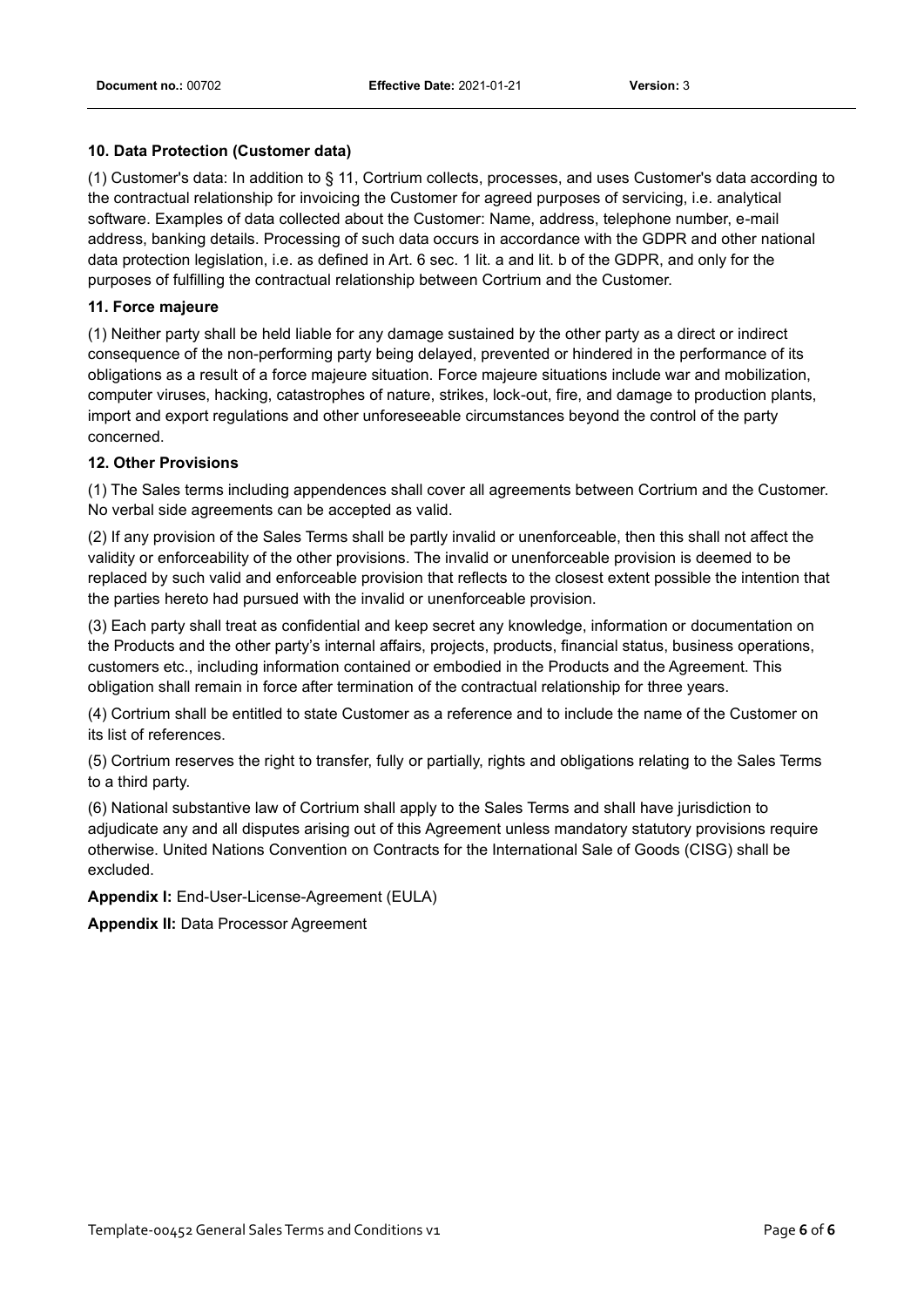### **Appendix I: End-User License Agreement (EULA)**

### **1. Scope**

(1 The End-User License Agreement (EULA) shall apply to any use of the Software provided by Cortrium, including third party providers of Software Analytics via Cortrium.

(2) Cortrium is using the following third-party providers of Software Analytics:

1. Cardiomatics: The Cardiomatics "Software" is developed and owned by Cardiomatics sp. z o.o. with its registered office in Kraków (address: Wojciecha Weissa 7, 31-339 Kraków, Poland,

Company Reg. no: PL 677 238 95 21) and licensed by Cortrium under this EULA.

2. Cardioline: The Cardioline "Software" is developed and owned by Cardioline S.P.A, with its registered office in Milan (address: Via Linz 151 -38121 Trento, Italy, Company Reg. no: IT03153711209, and distributed by Cortrium under this EULA. The use of Cardioline is subject to a separate Cardioline EULA. Cortrium is only the distributor of the desktop-based license key.

(3) Cortrium is using its own in-house developed software applications:

1. Data Transfer Tool (DTT) for transferring ECG data for the processing of Software Analytics.

2. Cortrium Apex Client for transferring ECG data for the processing, management and storage of Software Analytics.

3. Cortrium Apex administration website for creating and administrating user accounts and setting up access to Software Analytics

4. Cortrium Apex cloud-based services for conversion, storage, user and access control, and ECG data management and management of related data such as analysis reports.

### **2. The License**

(1) The End-User is granted a non-exclusive, non-transferable license in the Customer's territory to use the software applications and analytics included with the sale or subscription of the Cortrium Holter Monitor.

(2) The Software License shall expire upon the termination or expiration of the contractual relationship between the End-User and Cortrium.

### **3. The Software, availability and changes**

(1) Unless otherwise agreed, the Cortrium will use commercially reasonable efforts to make the Cortrium software applications available at all times, except for planned downtime and any unavailability caused by external events, incl. Force majeure circumstances and provide software applications and analytics according to applicable laws and government regulations.

(2) Unless otherwise agreed, the software applications are provided 'as is' without any kind of warranties. Cortrium and its third-party analytics providers do not warrant that the applications will be error-free or will work without minor interruptions.

(3) The software applications may, at the sole discretion of Cortrium, be subject to changes from time to time, including by addition or removal of features. Such changes may occur without any notice; however, Cortrium will use reasonable efforts to notify the End-User in advance.

### **4. Rights to use software applications**

(1) The right to use software applications are subject to a Data Processor Agreement between the Cortrium and the End-User. The Data Processor Agreement is regulating the processing of sensitive data such as the patient id and the recorded ECG data in compliance with Regulation (EU)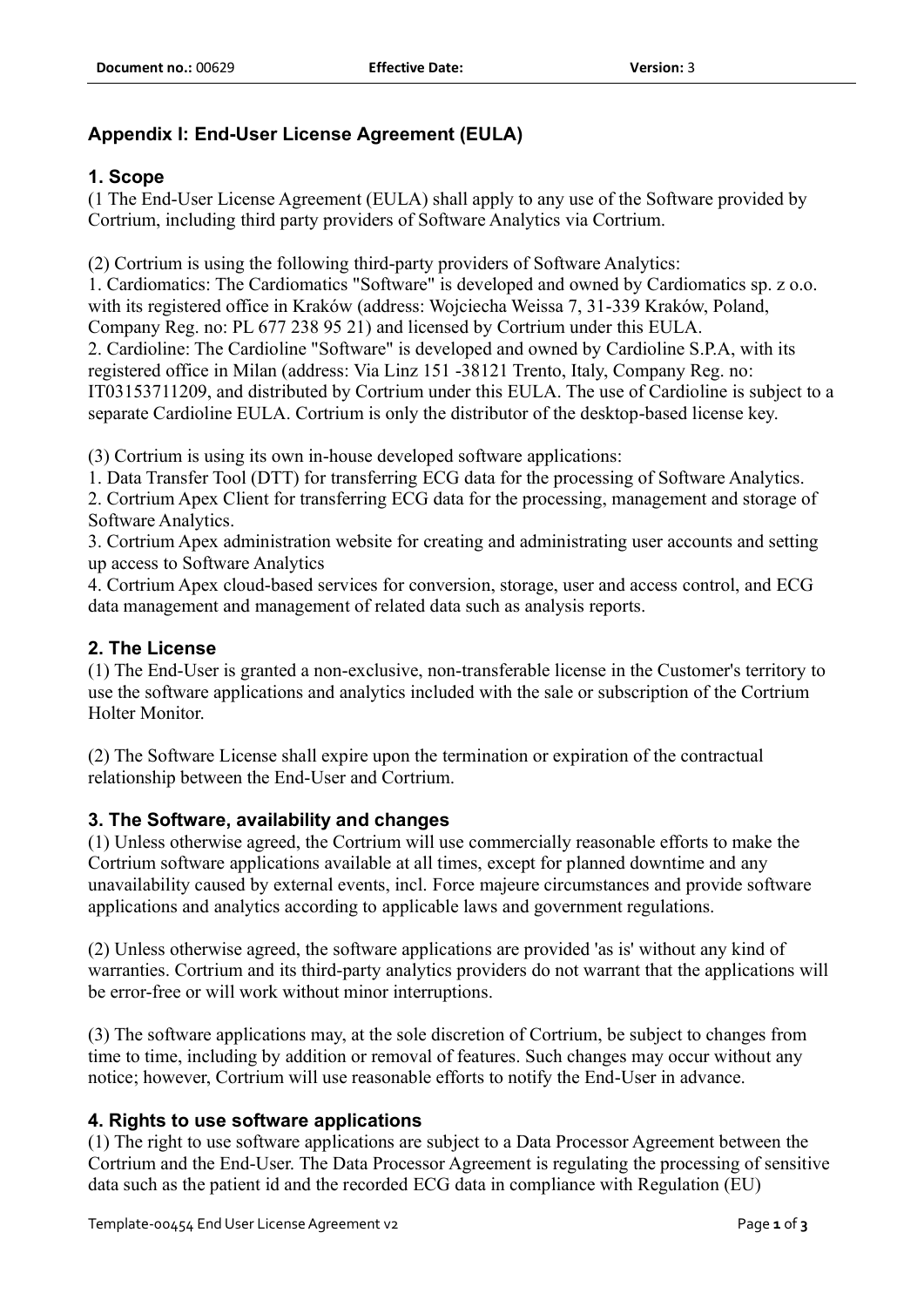2016/679 on the protection of natural persons concerning the processing of personal data (GDPR).

(2) The right to use software applications are pursuant to this License shall be done in a manner and for the purpose set out in this EULA with the following scope:

i) The License shall include the right to use software applications as part of the ECG recorder by any End-User who are authorized technicians or healthcare professionals to generate medical reports (Holter reports) and any related medical consultations;

ii) The License shall be granted for the needs and purposes as specified in this EULA, in the following fields of use:

a) Launching, displaying or using software applications via the Cortrium Holter Monitor;

b) Storing, displaying, uploading, viewing and browsing data when using software applications via the Cortrium Holter Monitor;

c) Entering data to the memory of the Cortrium Holter Monitor;

d) Entering data to the Cortrium Holter Monitor and software applications to generate reports.

e) Generating medical reports using software applications.

(3) The Software or any elements thereof shall only be available to third parties with the prior written consent from Cortrium.

(4) The End-User shall not acquire any rights to software applications, except for a license and an authorization to use the software applications on the terms and conditions outlined in this EULA.

(5) The End-User is not authorized, except to the extent permitted under mandatory law, to:

a) Play, decompile or modify the source code of software applications;

b) Perform statistical analysis of software applications;

c) Translate adapts, change the layout of software applications, or make any other changes or modifications in the applications or any part thereof;

d) Reproduce the code or translate, adapt, change the layout or make any other changes to the form of the software applications and distribute the applications in a different way than that specified in the EULA. Moreover, the End-User does not have the right to permanently or temporarily reproduce the applications, in whole or in part, by any means and in any form, except for 1) making a backup copy if necessary to use the applications, but the backup shall not be used simultaneously with the software application, or 2) permanent or temporary reproduce of the applications in whole or in part by any means, in any form and for any purpose, except for the right to temporarily copy the applications in whole or in part in the memory of the Cortrium Holter Monitor.

(6) Any information obtained in connection with the use of software applications shall not be: a) Used for purposes other than supporting the diagnostic process as part of the Cortrium Holter Monitor, as well as for other purposes than the performance of this EULA;

b) Provided to third parties for a purpose other than achieving the aforesaid compatibility and the performance of this EULA;

c) Used for developing, creating or marketing software applications infringing the copyright of the ownership and the applications; and in particular for reverse engineering of the applications; d) Used for developing, creating or marketing computer software or other tools that use information (reports) generated by the applications.

### **5. Marketing and sub-licensing of the Software**

(1) Pursuant to this EULA, the End-User is also granted a license with regard to software applications, within the scope that the applications are not a computer program (graphics, layout of graphic elements):

a) To record and reproduce it in whole or in part, with the use of digital technology, to present it in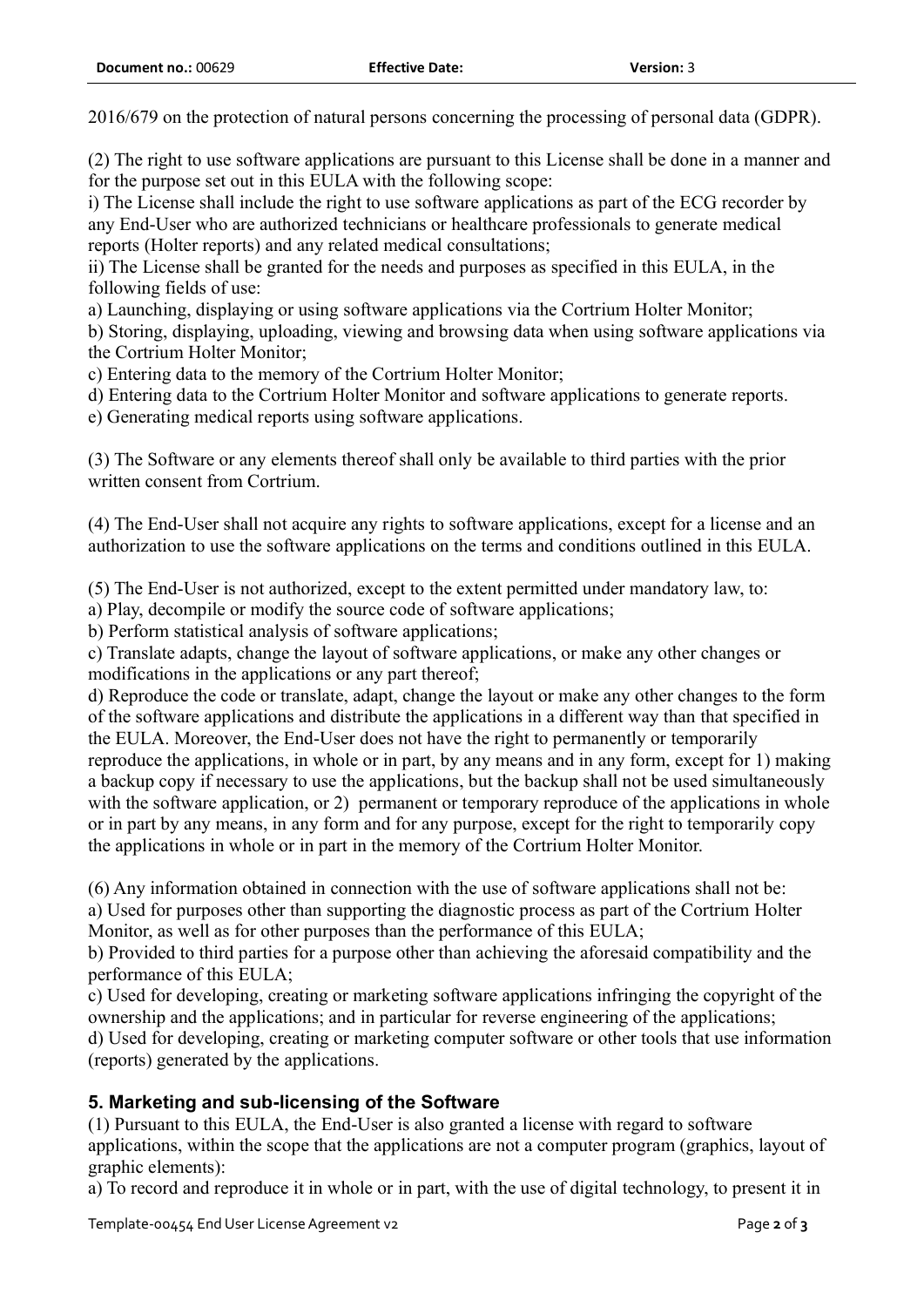public, exhibit, display, reproduce, sub-license, broadcast and rebroadcast, as well as make it available to the public in such a way that anybody can have access thereto in a place and time of their choice;

b) The scope of such use is limited by the purpose and the contents of this EULA, and the above shall specifically not be construed in any way as a transfer of any intellectual property rights of the owner, including rights to logos, designs and know-how.

(2) The End-User undertakes to only publicly present, exhibit, display, reproduce, sub-license, broadcast and rebroadcast the software applications together with the Cortrium Holter Monitor while taking care of the good name and reputation of the owner and any other Vendor to the applications provided.

### **6. Warranty and Limitations of Liability**

(1) Cortrium is not liable for medical decisions taken on the basis of using the Software Analytics for generating medical reports in any way. A report is not a medical diagnosis; it is only an analytical tool with suggested potential diagnosis. For the avoidance of doubt, any medical diagnosis is solely the responsibility of healthcare professionals.

(2) In no event and no matter the circumstances shall the Cortrium or the third party Vendor of Software Analytics be liable for any loss of anticipated profit, loss of data, damage to records or data or any indirect, special, incidental or consequential damages or loss (including the loss of goodwill, or loss as a consequence of any kind of business interruption) arising out of or in connection with this EULA, performance of the software applications and the results connected thereto.

(3) Cortrium and the third-party vendors aggregate liability towards the End-User in respect of any matters arising out of, or in connection with the software applications and this EULA, shall be limited to an amount corresponding to 50 % of all payments made under the contractual relationship between Cortrium and the Customer for the period of twelve (12) months prior to the event(s) having given rise to the claim (the 'Liability Cap').

(4) The End-User shall bear full liability for the actions and omissions of its employees or subcontractors. The End User undertakes to enforce from the entities to which it provides the applications, including any sub-licensees, that their use of the applications do not violate Cortrium's and its third party Vendors copyrights.

(5) The parties agree to exclude guarantee, warranty and any other implied obligations not explicitly specified in this EULA, in particular regarding the merchantability of the applications and the Holter reports.

### **7. Termination**

(1) In the event of a material breach by the End-User of the terms of the License set forth in this EULA, the End-User shall cease a breach and remedy the consequences of such a breach. In the event that such material breach has not been remedied within five days of receipt of a written notice from Cortrium or its third-party Vendors to do so, or the material breach of the License is not capable of remedy, the Vendor shall have the right to terminate the License and this EULA without notice (with immediate effect).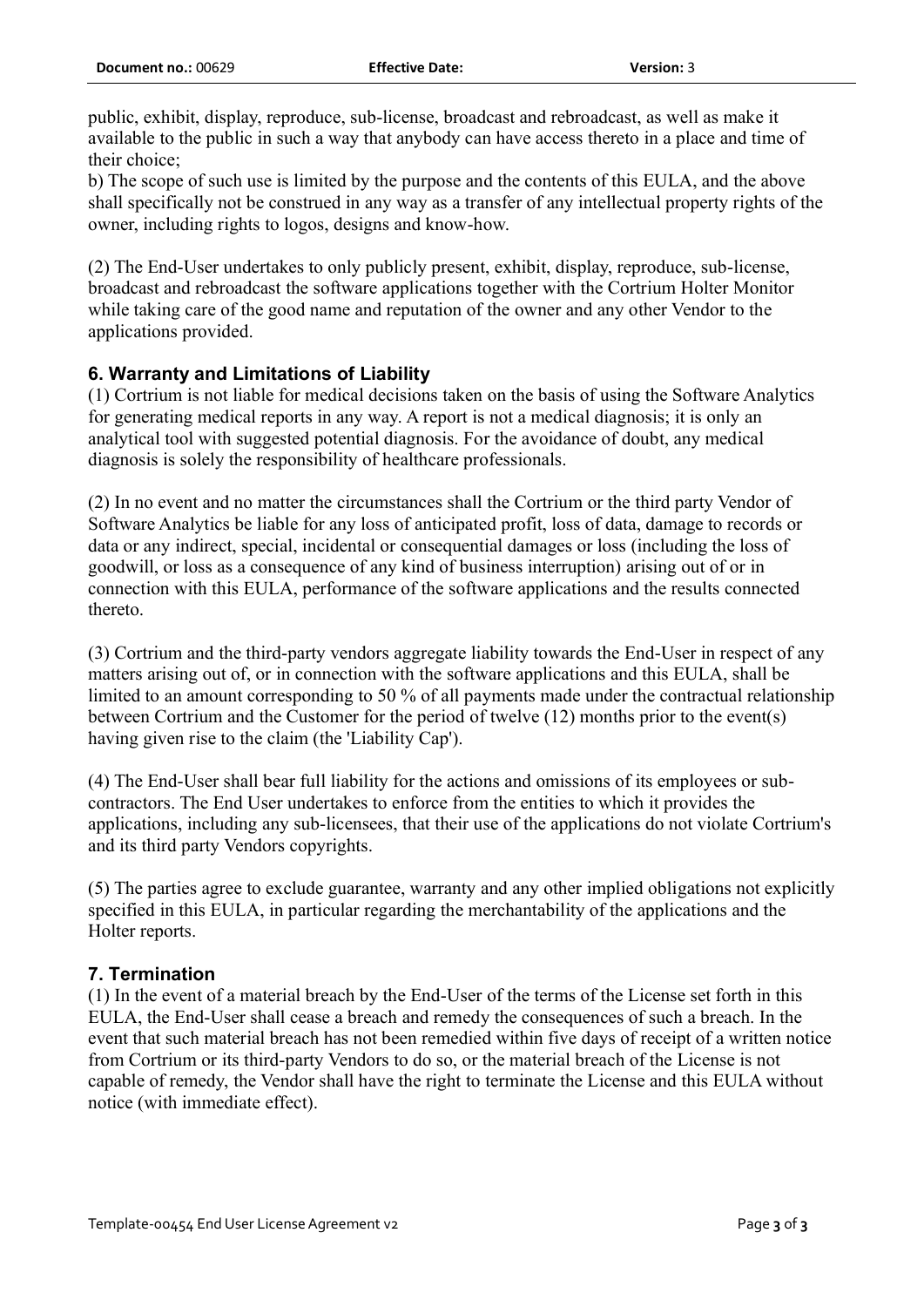## **Appendix II: Data Processing Agreement**

### **Data Processing:**

The Data Processor Agreement constitutes Appendix II to the agreed terms of providing Cortrium products and analysis services (hereinafter defined as "**Main Services**").

The Data Processor Agreement concerns the processing of patient health data and other personal data uploaded from C3+ Holter Monitor (50002) to the Cortrium software applications for cloud hosting, storage and Holter report analysis. The Data Processing Agreement including the sub-appendices must therefore be read and understood by the Customer before accepting the terms of the **Main Services**.

Also, the Data Processor Agreement concerns personal data exchanged related to the contractual relationship between the Data Controller and the Data Processor.

#### **Contracting parties:**

The Data Processor Agreement is entered between the user of Cortrium products and services defined as the "Data Controller", and Cortrium as "Data Processor" of the software application of cloud hosting, storage, and Holter report analysis.

#### **Data Controller:**

1) Owner/subscriber to Cortrium products and services [Customer Name] [Org. reg. no.] [Address] [City, Postal code] (hereinafter referred as the "**Data Controller**")

#### **Data Processor:**

2) Provider of cloud hosting, storage and analysis Cortrium ApS Company registration number: 36445335 Erik Husfeldts Vej 7 DK-2630 Taastrup (hereinafter referred as the "**Data Processor**")

## **1. Introduction**

1.1 This agreement concerning processing of personal data (the "Data Processing Agreement") regulates the Data Processor's processing of personal data on behalf of the Data Controller as part of the agreed terms for the Data Processor's delivery of services to the Data Controller (the "Main Services"). 1.2 If there are discrepancies between the rights and obligations under the Main Services and the Data Processing Agreement, the rights and obligations under the Data Processing Agreement shall prevail.

## **2. Legislation**

2.1 The Data Processing Agreement shall ensure that the Data Processor complies with the applicable data protection and privacy legislation (the "Applicable Law"), including in particular Regulation (EU) 2016/679 of the European Parliament and of the Council of 27 April 2016 on the protection of natural persons with regard to the processing of personal data and on the free movement of such data (General Data Protection Regulation) which entered into force on 24 May 2016 and will apply from 25 May 2018 (the "GDPR") and any applicable national implementation laws.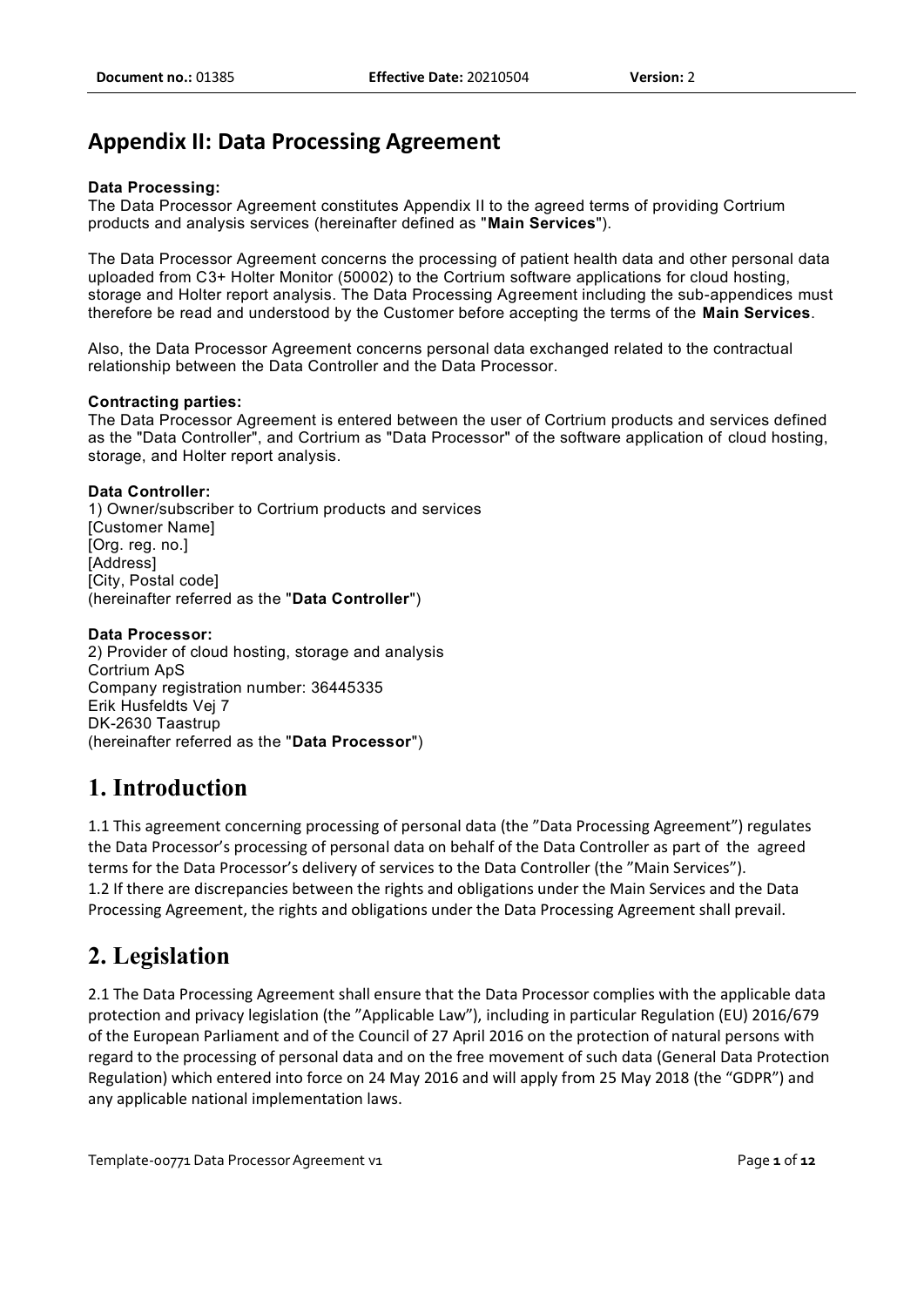3.1 In connection with the Data Processor's delivery of the Main Services to the Data Controller, the Data Processor will process certain categories and types of personal data on behalf of the Data Controller. 3.2 "Personal data" means "any information relating to an identified or identifiable natural person" as defined in article 4(1) of the GDPR that is processed under this Data Processing Agreement (the "Personal Data"). The categories and types of Personal Data, categories of data subjects, the purposes of the processing and the processing activities performed by the Data Processor as well as the processing locations are listed in Sub-Appendix A. The parties shall update Sub-Appendix A whenever changes occur that necessitates an update.

3.3 The Data Processor shall have and maintain records of processing activities in accordance with article 30(2) of the GDPR.

3.4 Cortrium is provided with a general authorisation to use sub-contractors for the software analytics (e.g. to generate the Holter report). The authorisation requires that subcontractor's data processing is controlled by Cortrium in accordance with the European Regulation on Data Protection and Privacy for data subjects (GDPR - EU/ 2016/679). Cortrium shall inform the controller of any intended changes concerning the addition or replacement of sub-contractors as specified in Clause 11 below.

# **4. Instruction**

4.1 The Data Processor shall only act and process the Personal Data in accordance with the documented instruction from the Data Controller (the "Instruction") unless the Data Processor is subject to EU law or national Member State law under which the Data Processor is obliged to process the Personal Data differently; in such a case, the Data Processor shall inform the Data Controller of that legal requirement before processing, unless that law prohibits such information on important grounds of public interest. The Instruction at the time of entering into this Data Processing Agreement is that the Data Processor may only process and store the Personal Data with the purpose of, and to the extent it is necessary for, provision and delivery of the Main Services and within the specifications described in Sub-Appendix A.

4.2 The Data Controller shall ensure that the Personal Data made available to the Data Processor is processed in accordance with the Applicable Law, including the legislative requirements of lawfulness of processing and information to be provided to the data subject.

4.3 In the event that the Data Processor does not comply with this Data Processing Agreement, the Data Controller may instruct the Data Processor to stop further processing of the Personal Data with immediate effect.

4.4 The Data Processor shall immediately give notice to the Data Controller if the Data Processor considers the Instruction to conflict with the Applicable Law.

4.5 Both the Data Controller and the Data Processor can request the other party to appoint a Data Protection Officer as supporting the company's responsible person for data processing and storage and act as the parties main contact person(s).

4.6 In the case of the cessation of the Data Processor's business, e.g. by dissolution or liquidation, the Data Processor must allow the trustee or curator to exercise data controller's rights and assert them against the Data Processor, e.g. enabling the Data Controller to instruct the Data Processor to delete or return personal data.

4.7 In the case of the cessation of business of the Data Controller, e.g. by dissolution or liquidation, the Data Processor must hand-over all stored personal data on the Data Processor's systems to the Data Controller. Hereinafter, the Data Processor is obliged to effectively delete the personal data from the Data Processor's own systems.

Template-00771 Data Processor Agreement v1 **Page 2** of **12** and **Page 2** of **12** 4.8 Upon termination of the business relationship between the Data Controller and the Data Processor ("Main Services"), the Data Processor is required, at the request of the Data Controller, to provide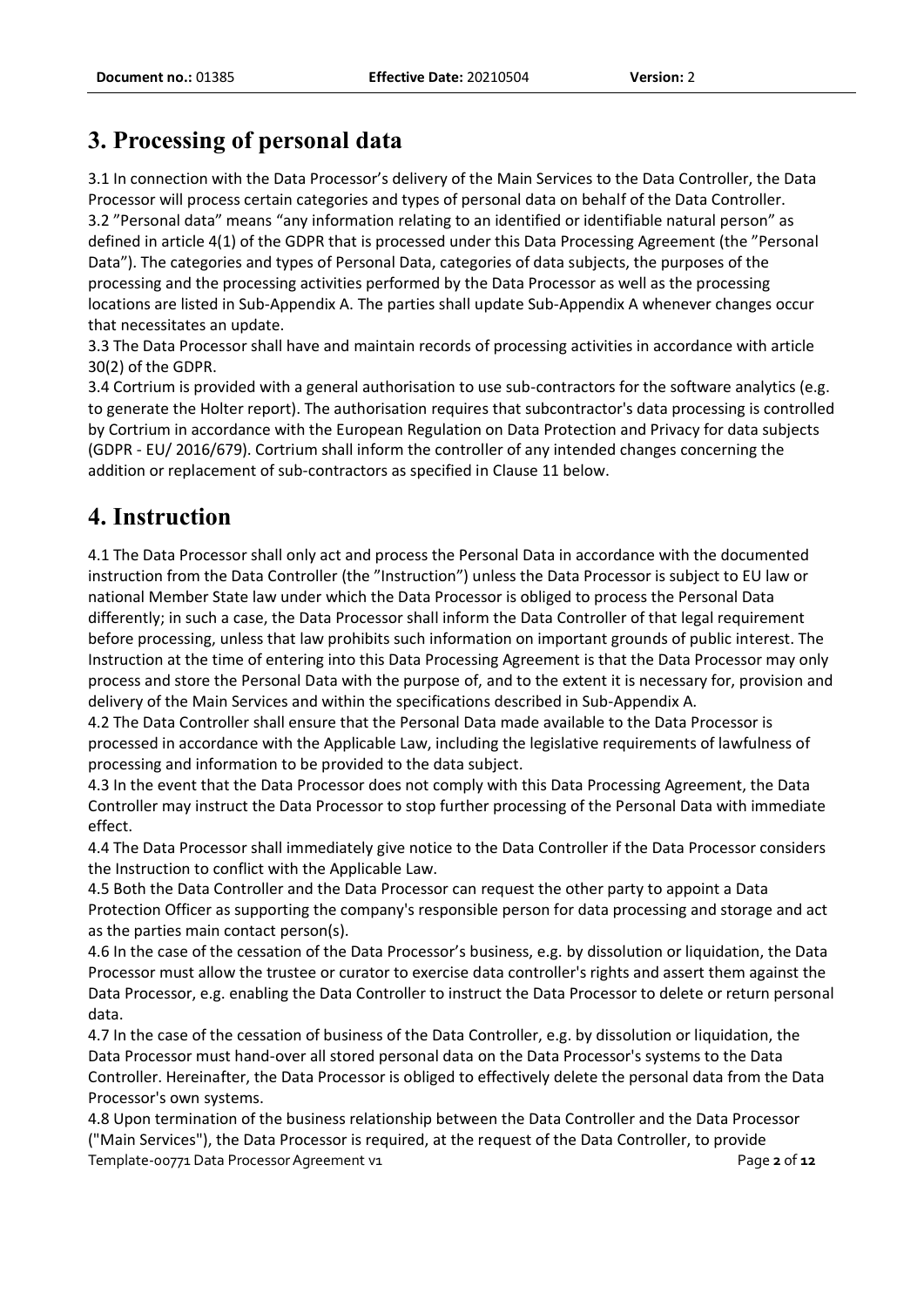termination assistance to the Data Controller until (i) all personal data is transmitted to the Data Controller in a generally accepted electronic format and (ii) has occurred. The Data Processor shall continue processing the personal data and the provision of services under the business relationship until such transfer has taken place.

# **5. Confidentiality**

5.1 The Data Processor shall process the Personal Data as strictly confidential information. The Personal Data shall not be copied, transferred or otherwise processed except from the Instruction, unless the Data Controller in writing has agreed hereto.

5.2 The Data Processor's employees that process the Personal Data shall be subject to an obligation of confidentiality that ensures that the employees shall treat the Personal Data with strict confidentiality.

# **6. Security**

6.1 The Data Processor shall implement the appropriate technical and organisational security measures as set out in the Data Processor Agreement and in the Applicable Law, including in accordance with article 32 of the GDPR.

6.2 The Data Processor's security measures are further described in Sub-Appendix B.

6.3 The Data Processor shall provide documentation for the Data Processor's security measures if requested by the Data Controller in writing.

## **7. Data protection impact assessments and prior consultation**

7.1 If the Data Processor's assistance is necessary and relevant, the Data Processor shall assist the Data Controller in preparing data protection impact assessments in accordance with article 35 of the GDPR along with any prior consultation in accordance with article 36 of the GDPR.

# **8. Rights of the data subjects**

8.1 If the Data Controller receives a request for the exercise of a data subject's rights under the Applicable Law and the correct and legitimate reply to such a request necessitates the Data Processor's assistance, the Data Processor shall assist the Data Controller by providing the necessary information and documentation. 8.2 If the Data Controller requests the assistance of the Data Processor to respond to a data subject request, the Data Controller shall request so in writing and the Data Processor shall answer such a request with the relevant and necessary information and documentation as soon as possible and no later than 10 calendar days after the receipt of a request.

8.3 If the Data Processor receives a request directly from a data subject for the exercise of data subject rights under the Applicable Law and such request is related to the Personal Data, the Data Processor shall immediately forward the request to the Data Controller and must refrain from responding to the person directly.

8.4 If the Data Processor shall assist the Data Controller in providing a copy of the Personal Data regarding one or more defined data subjects under the GDPR, article 15(3) or article 20(1), the Data Processor shall provide such copies to the Data Controller in the following format(s): Personal data will be provided as .csv or .xls file formats.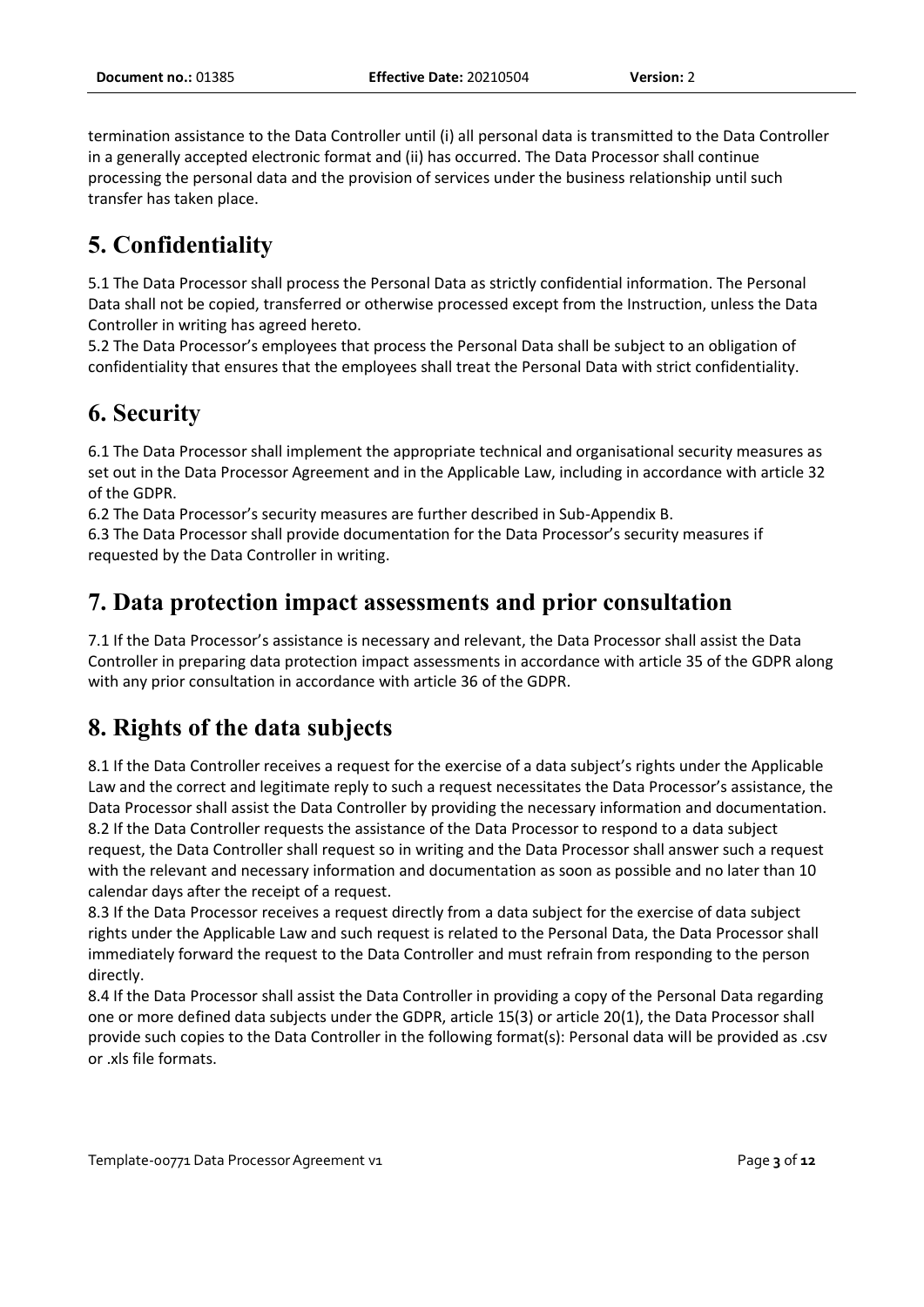## **9. Personal Data Breaches**

9.1 The Data Processor shall give notice to the Data Controller if a personal data breach occurs, which can lead to the accidental or unlawful destruction, loss, alteration, unauthorised disclosure of or access to the Personal Data (a "Personal Data Breach"). The Data Processor shall notify the Data Controller of a Personal Data Breach immediately and no later than 36 hours after being aware of the Personal Data Breach. 9.2 The Data Processor shall have and maintain records of all Personal Data Breaches. The records shall at a minimum include the following for each Personal Data Breach:

9.2.1 A description of the nature of the Personal Data Breach, including, if possible, the categories and the approximate number of affected Data Subjects and the categories of affected Personal Data. 9.2.2 A description of the likely as well as actually occurred consequences of the Personal Data Breach.

9.2.3 A description of the measures that the Data Processor has taken or proposes to take to address the Personal Data Breach, including, where appropriate, measures taken to mitigate its adverse effects.

9.3 The records of Personal Data Breaches shall be provided to the Data Controller in copy if so requested in writing by the Data Controller or the supervisory authority.

9.4 The Data Processor shall, on request, assist the Data Controller in drafting notification to the supervisory authority and/or the data subjects affected by the Personal Data Breach.

## **10. Documentation of compliance**

10.1 The Data Processor shall on the Data Controller's written request hereof provide documentation substantiating the following:

10.1.1 The Data Processor complies with its obligations under this Data Processing Agreement and the Instruction.

10.1.2 The Data Processor complies with the Applicable Law in respect of the processing of the Personal Data.

10.2 The Data Processor's documentation in connection with section 10.1 shall be provided within reasonable time after the receipt of the request.

10.3 The data processor must, as documentation of ongoing compliance with the Data Processor Agreement, make self-assessment reports available to the Data Controller. These self-assessment reports must as a minimum be prepared once a year and must follow the principles and control objectives as set out in the audit standard ISAE3000 as prepared by the FSR-Danish Auditors and the Danish Data Protection Agency (or/and alternatively other internationally recognized standards such as the ISO/IEC 27701:2019). The self-assessment reports must be signed by the Data Processor's management. The Data Processor is not obligated to initiate and undertake external audits of its compliance with the Data Processing Agreement on its own initiative.

10.4 Notwithstanding section 10.3, the Data Processor shall allow for and contribute to audits, inspections, etc., to be conducted by the Data Controller, auditors mandated by the Data controller, or public authorities in Denmark or other competent jurisdictions, insofar such audits, inspections, etc. are necessary to verify the compliance of the Data Processor with this Data Processing Agreement and the Applicable Law. Any auditors performing said audit, inspections, etc. must have undertaken a duty of confidentiality either by written contract or by statutory law. The Data Controller shall notify the Data Processor 14 calendar days before such an audit. If an audit is carried out by a governmental authority directly at the Data Processor's premises and relates to processing activities performed on behalf of the Data Controller, the Data Processor must inform the Data Controller hereof and participate in and facilitate such audits.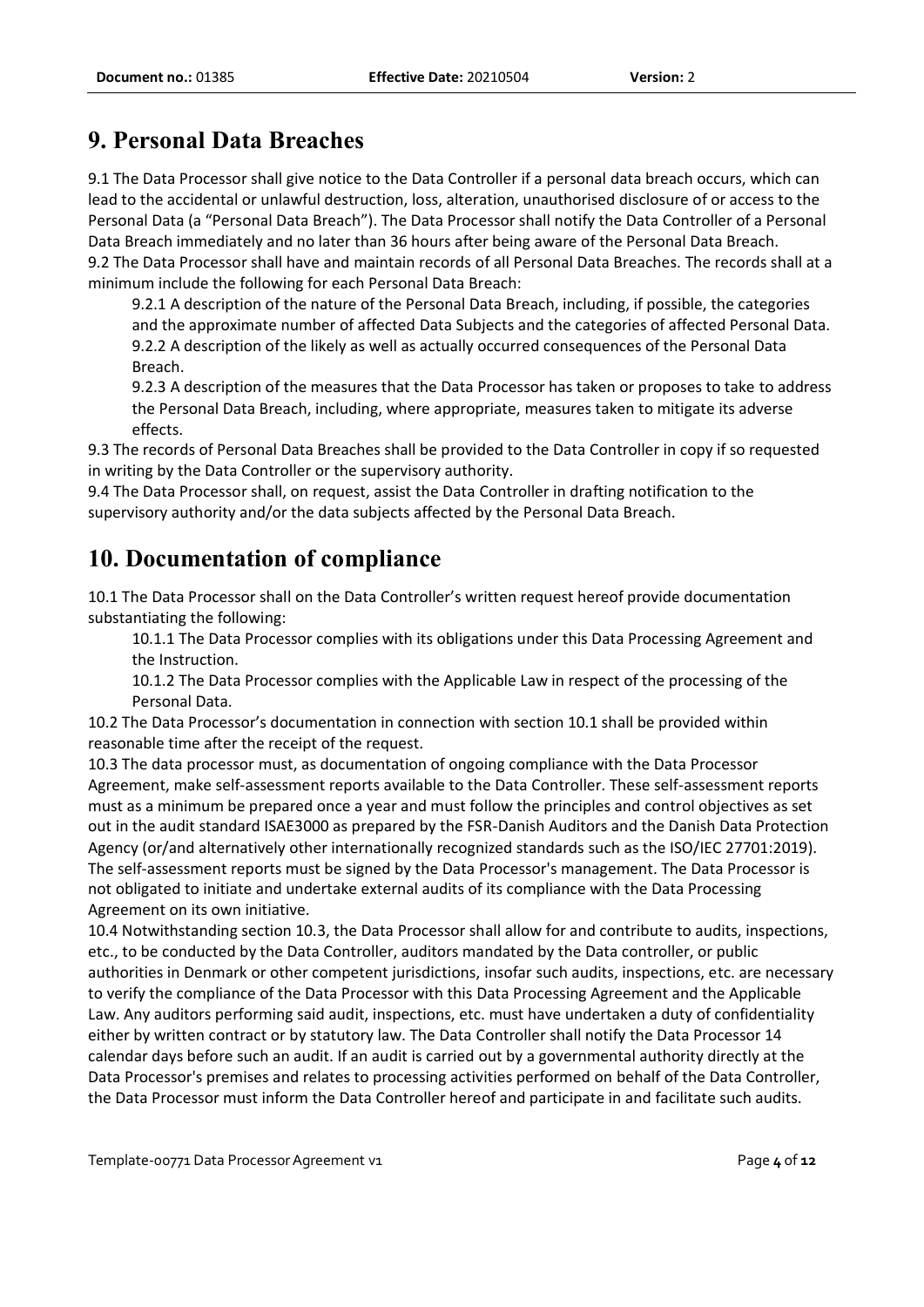# **11. Sub-Processors**

11.1 The following shall apply for the Data Processor's engagement of third parties to process the Personal Data ("Sub-Processors"):

In accordance with GDPR, Art. 28(2), the Data Processor has general authorization to engage Sub-Processors without further written consent from the Data Controller provided that the Data Processor informs the Data Controller in writing of the identity of the potential Sub-Processor (and of any data processor of the Sub-Processor) at least 7 calendar days prior to entering into an agreement with the concerned Sub-Processor, thereby giving the Data Controller the opportunity to object to such changes. Such an objection must be reasonable. If the Data Controller has not objected to the named Sub-Processor within 7 calendar days of the Data Processors notification, the non-objection shall be deemed a tacit consent.

11.2 The Data Processor shall conclude a written sub-processor agreement with any Sub-Processor. Such an agreement shall at minimum provide the same data protection and security obligations as the ones applicable to the Data Processor in accordance with this Data Processing Agreement and the delivery of the Main Services. The Data Processor shall on an ongoing basis monitor and control it's Sub-Processors' compliance with such data protection obligations, and the documentation hereof shall be provided to the Data Controller if so requested in writing.

11.3 The Data Processor is accountable to the Data Controller for any Sub-Processor's processing of the Personal Data in the same way as for its own actions and omissions.

11.4 The Data Processor is at the time of entering into this Data Processing Agreement using the Sub-Processors listed in Sub-Appendix C. If the Data Processor initiates sub-processing with a new Sub-Processor, such new Sub-Processor shall be added to the list in Sub-Appendix C under paragraph 2.

# **12. Location of the Personal Data**

12.1 The Personal Data shall only be processed by the Data Processor at the locations specified in Sub-Appendix A. The Data Processor shall not transfer the Personal Data to third countries or to international organisations in third countries.

12.2 Any transfer of the Personal Data shall only be done in accordance with this Data Processing Agreement, including the Instruction and the Applicable Law.

# **13. Remuneration and costs**

13.1 The Data Processor is not entitled to remuneration for fulfilling its obligations under the Data Processing Agreement in addition to the payment already agreed upon in the Main Services.

13.2 The Data Processor is entitled to payment for the time and materials necessitated by and used to comply with any changes to the Instruction, when those changes are made by the Data Controller and are not a direct result of changes in Applicable Law. This includes implementation costs and increased costs for delivery of the Main Services.

13.3 If changes to the Applicable Law, including the interpretations and guidelines hereof, results in increased costs for the Data Processor, the Data Controller shall pay such additional documented costs for the Data Processor.

# **14. Breach and liability**

14.1 The Data Processor is not liable for non-delivery or delay of the Main Services in so as its delivery will be in violation of the modified Instruction or delivery in accordance with the modified Instruction is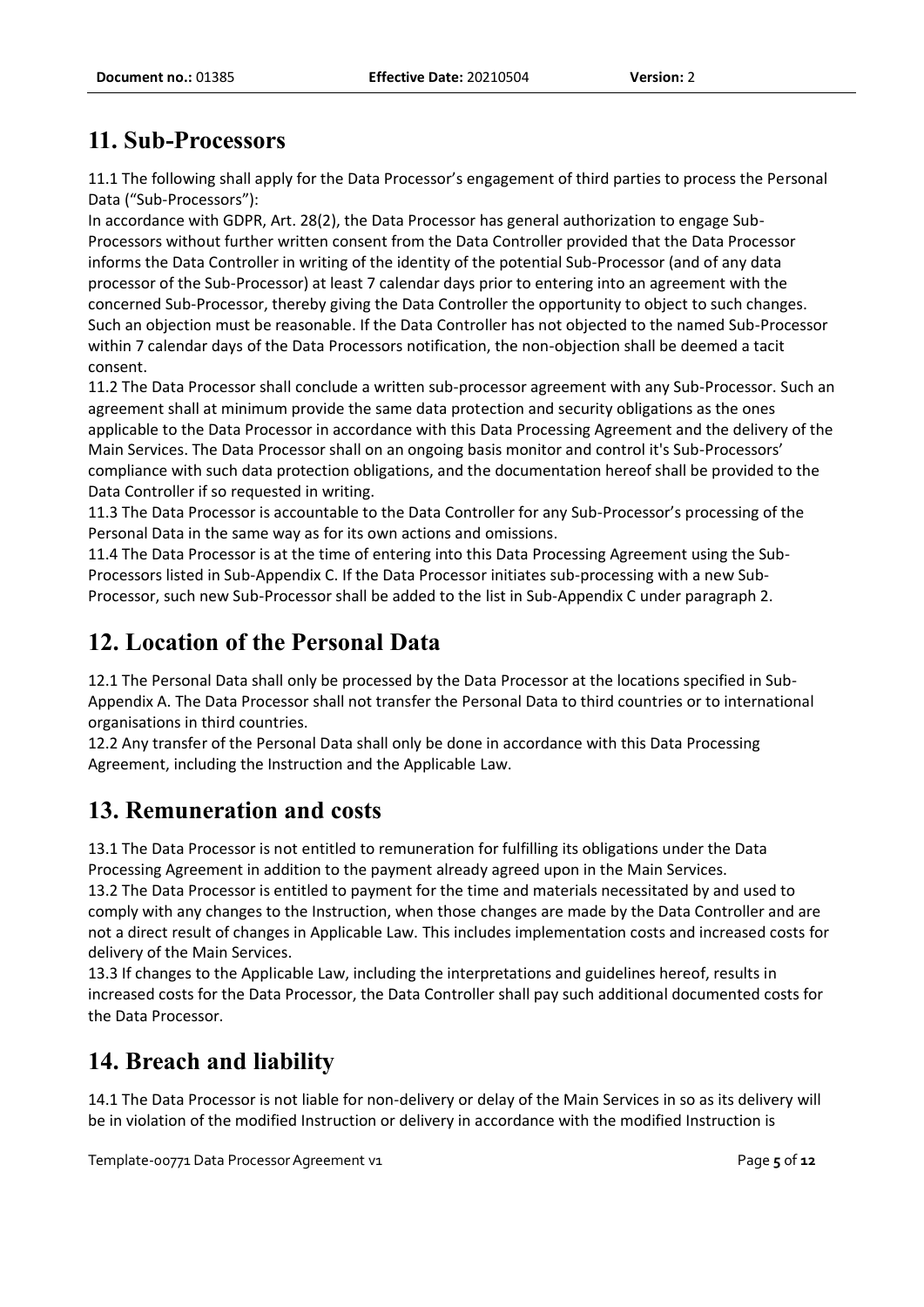impossible. This may, for example, be the case, (i) where the modifications cannot be technically, practically or legally implemented, or (ii) where the Data Controller explicitly states that the modifications must apply before implementation is possible.

14.2 Liabilities and breaches of the Data Processor Agreement are subject to GDPR Art. 82 and the Main Services that regulates the business relationship between the Data Controller and the Data Processor. 14.3 The Agreement is subject to Danish Law regardless of what might follow from international private law. The Parties agree on excluding the application of the UN Convention on Contracts for the International Sale of Goods ("CISG").

14.4 Any dispute that may arise in connection with this Data Processing Agreement, including disputes concerning the existence or validity of the Data Processing Agreement, shall be settled by the Danish courts.

### **15. Duration**

15.1 The Data Processing Agreement shall remain in force for as long time as the Data Processor processes the Personal Data.

### **16. Termination**

16.1 This Data Processing Agreement shall remain effective for as long as the Data Processor processes Personal Data on behalf of the Data Controller.

16.2 The Data Processor may continue to process the Personal Data for up to three months after the termination of the Data Processing Agreement to the extent it is necessary and required under the Applicable Law and the Data Controller is notified hereof at the same time. In the same period, the Data Processor is entitled to include the Personal Data in the Data Processor's backup. The Data Processor's processing of the Data Controller's Personal Data in the three months after the termination of this Data Processing Agreement shall be considered as being in accordance with the Instruction.

16.3 At the termination of this Data Processing Agreement, the Data Processor and its Sub-Processors shall, at the Data Controller's choice, return or delete the Personal Data processed under this Data Processing Agreement, provided that the Data Controller is not already in possession of the Personal Data. At the Data Controllers' written request, the Data Processor shall delete all the Personal Data, except when EU-Member State legislation or national legislation stipulate otherwise. The Data Processor shall provide documentation for such deletion to the Data Controller upon request. The Parties must agree on the format and procedure for the return of the Personal Data. The Instruction on erasure and the retention periods for the personal data covered by the Data Processing Agreement are specified in Sub-Appendix A.

# **17. Additional regulations for processing personal data (Germany)<sup>1</sup>**

17.1 As part of the overall contractual business relationship between the Data Controller and Data Processor, the patient data must be processed under professional secrecy, cf. § 203 (StGB). The Data Processor is committed to maintain confidentiality about professional secrets and to gain knowledge of the processed data only to the extent necessary to fulfill the tasks assigned to it. It is within the responsibility of the employee accessing the patient data to be aware of the personal data subject to the protection of §

<sup>&</sup>lt;sup>1</sup> Reference to German Legislation (Verweise auf die deutsche Gesetzgebung, Abschnitt 17):

<sup>•</sup> Strafgesetzbuch (StGB)

<sup>•</sup> Strafprozessordnung (StPO)

<sup>•</sup> Gesetz gegen den unlauteren Wettbewerb (UWG)

Template-00771 Data Processor Agreement v1 **Page 6** of **12 Page 6** of **12**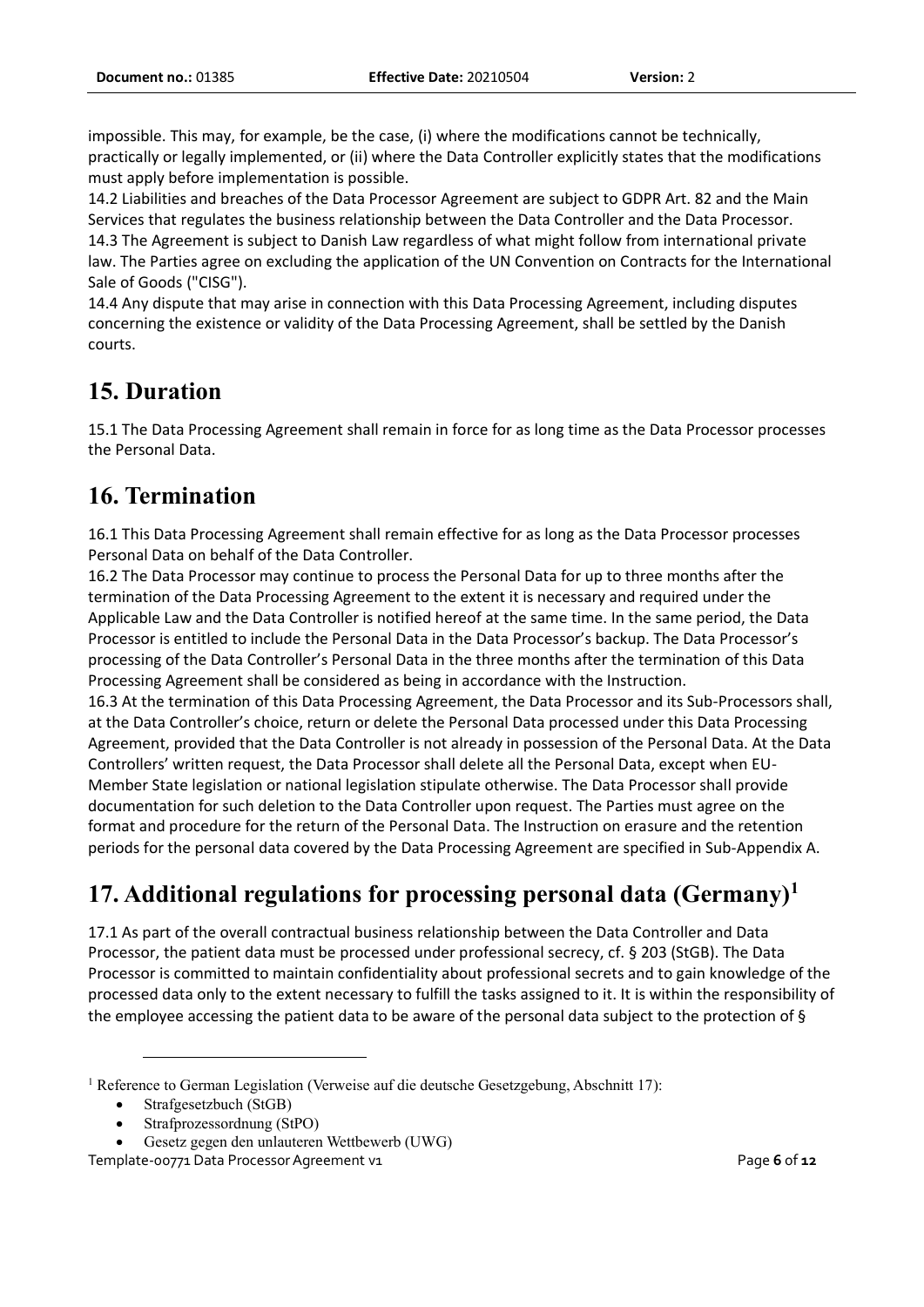203 (StGB). This must be clarified for the person responsible for the data processing.

17.2 The Data Processor ensures that all employees involved in the processing of the patient data on behalf of the Data Controller are subject to professional secrecy including the employees of sub-contracting parties for the data processing. This means that the employees of the Data Processor are committed not to undertake disclosure of confidential data without any authorization. Further, the possible criminal liability according to the Criminal Code Act (StPO) must be clarified for the employees performing the data processing. If violation of the Criminal Code Act occurs, the Data Processor is subject to the penalties in accordance with Section 203 (4), sentence 2, when confidential data and/or information is revealed, or when the authorized Data Processor cannot ensure that the 3rd party subcontractor was obliged to maintain confidentiality.

17.3 The Data Processor is advised that data processed on behalf of the Data Controller is subject to the right to refuse to give evidence to so-called 3rd parties, cf. Section 53a (StPO). According to § 53a (StPO), the Data Controller decides on the exercise of the right to remain silent. In the event of an inquiry, the Data Processor will refer to § 53a (StPO) and inform the Data Controller immediately. It is the Data Controller who decides whether to exercise the right to remain silent.

17.4 The Data Processor is advised that all confidential data in his custody is subject to the prohibition of confiscation, cf. Section 97 (2) (StPO). The data may not be released without the consent of the Data Controller. In the event of confiscation, the Data Processor will apply and immediately inform the Data Controller about the confiscation.

17.5 Furthermore, all employees of the Data Processor are obliged to comply with the duty to protect the business and trade secrets of the Data Controller and must be referred to as §17 UWG.

# **18. Contact**

18.1 The contact information for the Data Processor and the Data Controller is provided in the agreement for the Main Services.

# **19. Accept**

19.1 Both parties agree and guarantee that this Data Processing Agreement is entered into and accepted by persons that are authorised and have the necessary mandate to do so.

# **20. Signatures**

20.1 The Data Processor is bound by the Data Processor Agreement without the Parties' signatures. The Data Processor Agreement is thus concluded without physical or digital signatures, as the Data Processor Agreement is an integrated part of the business-related ´contracts (Main Services). The Data Processor Agreements binding in accordance with the requirement of GDPR, article 28(3), first sentence.

# **Sub-Appendix A**

# **1. Personal Data**

1.1 The Data Processor processes Personal Data in connection with its delivery of the Main Services. The processed Personal Data includes, but is not limited to, the following types of Personal Data: - Apex users: Name, address, telephone number, email, username, password, varying personal data that the customer or customers customer issues or registers without the Data Processor's active processing and identification thereof, IP address, information about the user's electronic device.

Template-00771 Data Processor Agreement v1 **Page 7** of **12** and *Page 7* of **12**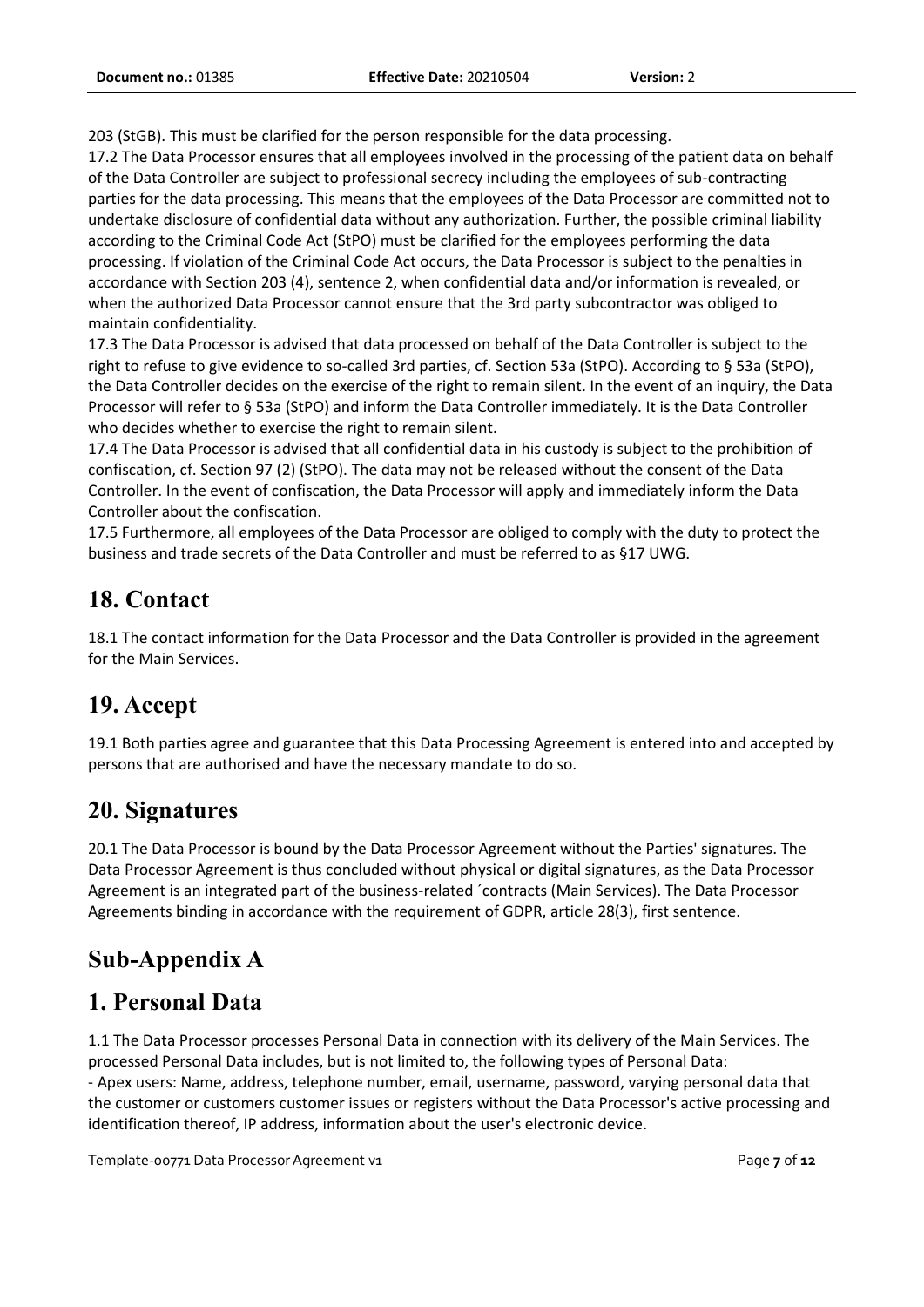- Patients (1): Data upload of ECG recordings to Apex for analysis purposes (Holter report) of i) Patient id (\*), ii) Patient (Title + Name + Surname + Date-of-birth + Gender + Pace-maker info) iii) Patient ECG recording (including recording start-time and the length of the recording), iv) Patient Holter report including a listing of the patient's heart arrhythmia's and suggested diagnosis as Decision Support Tool (DST)

(1) "Patient data" is assigned by the Data Controller. The Data Controller holds the key to link the "Patient data" to the identity of the patient.

## **2. Purpose**

2.1 The Data Processor processes Personal Data with the following purposes:

• To enable an authorized medical officer with software application tools for cloud- based hosting, data storage and conduct software analytical applications to generate a Holter report with a suggested diagnosis of heart arrhythmias as Decision Support Tool (DST). It is the Authorized medical officer who assigns the final diagnose decision.

## **3. Data subjects**

3.1 The Data Processor processes Personal Data on the following categories of data subjects on behalf of the Data Controller:

- 3.1.1 Employees of the customer
- 3.1.2 Patients subject to long term ECG monitoring via the C3+ Holter Monitor (50002)

### **4. Processing activities**

4.1 The Data Processor processes the Personal Data by performing the following processing activities:

• Cortrium Apex (1): Cloud-based storage and processing of software analytical applications to generate a Holter report with a suggested diagnosis of heart arrhythmias as Decision Support Tool (DST). It is the Authorized medical officer who assigns the final diagnose decision.

**(1)** Cortrium Apex is a Cortrium in-house developed software application intended for cloud processing and storage of data from C3+ Holter Monitor (50002). Cortrium Apex is managing user access to the cloud-based processing system and storage via a locally desktop installed Cortrium Apex client.

Cortrium Apex allows the Data Controller (user) to set-up the Cortrium C3+ Holter Monitor for usage on a patient. The data flow is summarized in table 1.

### **Table 1: Cortrium C3+ data flow**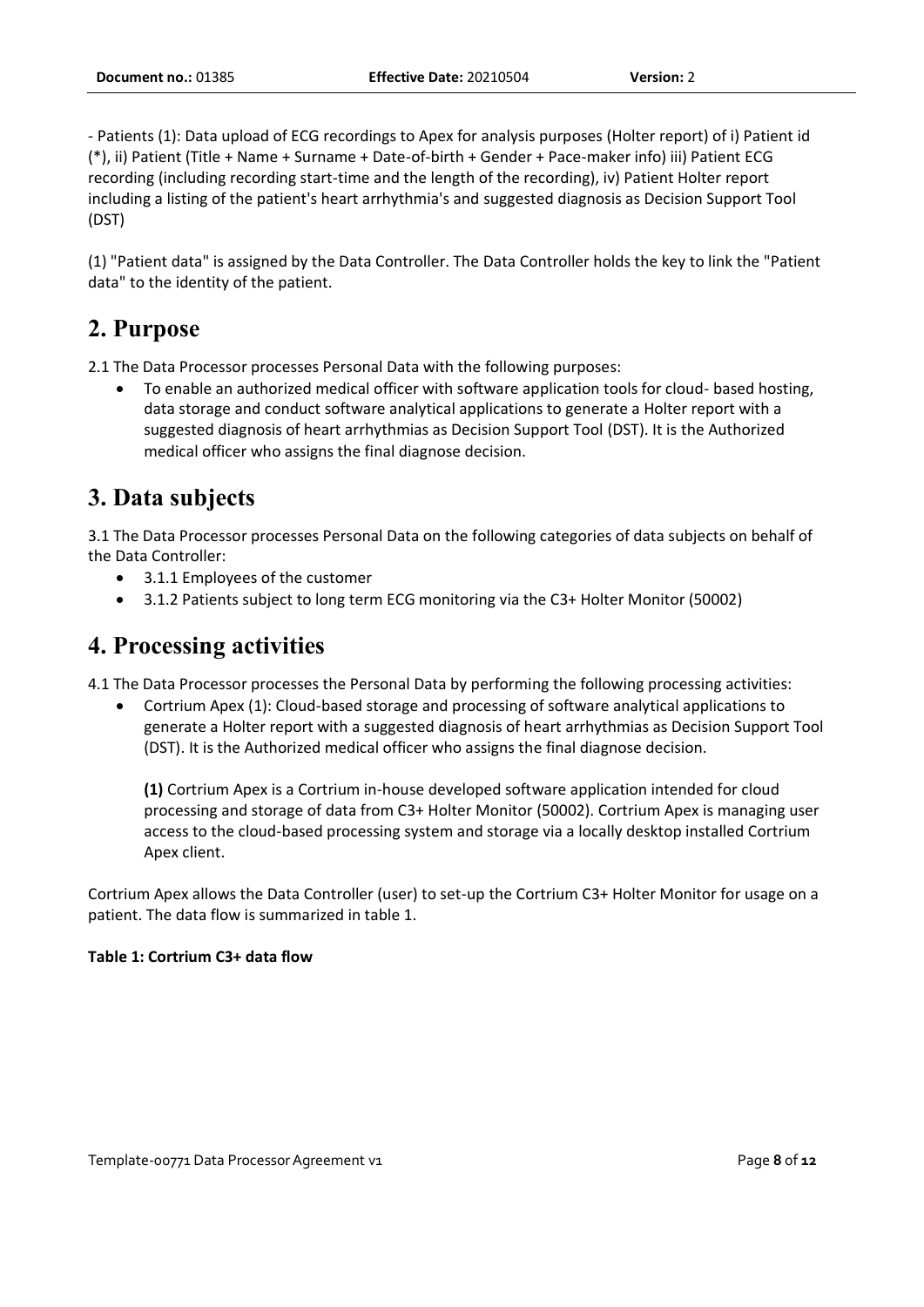

When the patient returns with an ECG recording of up to 7 days, the resulting ECG recording along with a patient record can be uploaded to the Cortrium Apex cloud services for storage and analysis (Holter report) or for converting ECG data to a data format that can be used with 3rd party providers of licensed-based software applications for Holter report generating handled by a medical officer on local computer hardware. No matter which service applied, the patient information, ECG recordings and any other related data entered on Cortrium Apex are stored and transmitted encrypted.

The cloud-based AI analytics generates a Holter report based on the transferred ECG data with an overview of detected heart arrhythmia's and suggested diagnosis as a Decision Support Tool (DST). It is the authorized medical officer's final decision either to accept or reject the suggested diagnosis. When processed for cloud-based analytics, the ECG data is encrypted.

### **5. Locations**

- 5.1 The Data Processor shall process the Personal Data at the following locations:
- 5.1.1 Cortrium Apex users (employees and patient ECG data and id, cf. 3.1.1 & 3.1.2)
- Server: Microsoft Azure
- Location: Germany West Central (Frankfurt am Main)

5.1.2 Cortrium Apex users via AuthO authorization and authentication (employees id, cf. 3.1.1)

- Server: Amazon Web Services (AWS)
- Location: EU-region

5.1.3 Cardiomatics report generating conducted via Cortrium Apex or other applications:

- Server: Amazon Web Services (AWS)
- Location: Frankfurt am Main, Germany, Region: EU-central-1, EU-Frankfurt

Template-00771 Data Processor Agreement v1 Page **9** of **12** 5.2 Cortrium is to be held liable that all data upload from Data Controller is stored on German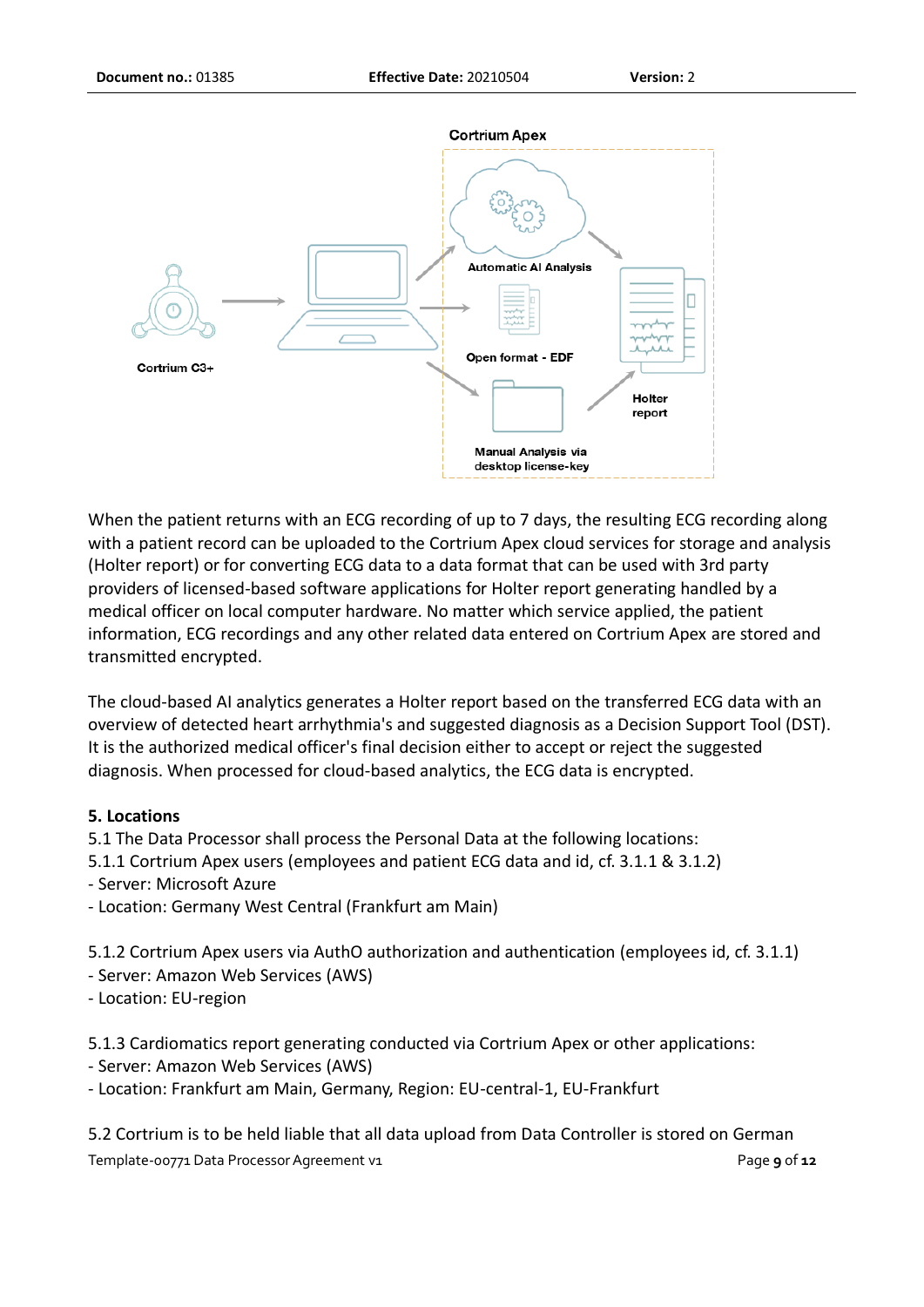servers. Access to data on the German server can only be performed by authorized personnel of the Data Controller and the Data Processor including Sub-Data Processors in compliance with GDPR (EU/2016/679).

### **6. Instruction about erasure and retention periods**

6.1 The Data Processor is subject to the following instruction about erasure and retention periods for the personal data:

• Cortrium Apex: Cortrium Apex allows for access to ECG recordings on the Cortrium C3+ Holter Monitor. The medical officer is in full control and can delete ECG recordings previously uploaded in accordance with the physician's or the clinic's own erasure of personal data policy. When the ECG recordings are processed for cloud-based analytics, the retention period on Cortrium Apex is ten years from upload time. After ten years, the patient id is decoupled the ECG data processed to the cloud. As a consequence, the medical officer can no longer request a copy of the generated Holter report.

Cortrium reserves the right to the ECG recordings and analysis reports may be kept for research and development purposes until decided by Cortrium management to erase the data. All ECG data used for research and development purposes will be transferred to a development environment as data without any patient attributable in accordance with the company's security policy.

### **Sub-Appendix B**

### **1. Introduction**

1.1 This description of the technical and organisational security measures (the "Description of Security Measures") is prepared to demonstrate the Data Processor's established security measures, implemented in accordance with article 32 of the GDPR or security measures to be established before the processing of the Personal Data.

### **2. Organisational security**

2.1 The Data Processor has implemented the following organisational security measures: 2.1.1

a) All employees of the Data Processor are subject to confidentiality obligations that apply to all processing of Personal Data.

b) Employee access to premises and personal data in the company IT systems is limited, so employees only have access to the relevant and necessary personal data.

c) The processing of Personal Data done by the employees of the Data Processor is logged and can be checked as required.

d) Employees document and report any risks as a result of security breaches when necessary.

e) The Data Processor has documentable process descriptions for the processing of Personal Data.

f) The Data Processor has an IT security policy.

g) The Data Processor has established procedures that ensure proper deletion or continuous confidentiality when hardware is repaired, serviced or disposed.

### **3. Technical and logical security**

3.1 The Data Processor has implemented the following technical and logic security measures: 3.1.1

Template-00771 Data Processor Agreement v1 Page **10** of **12**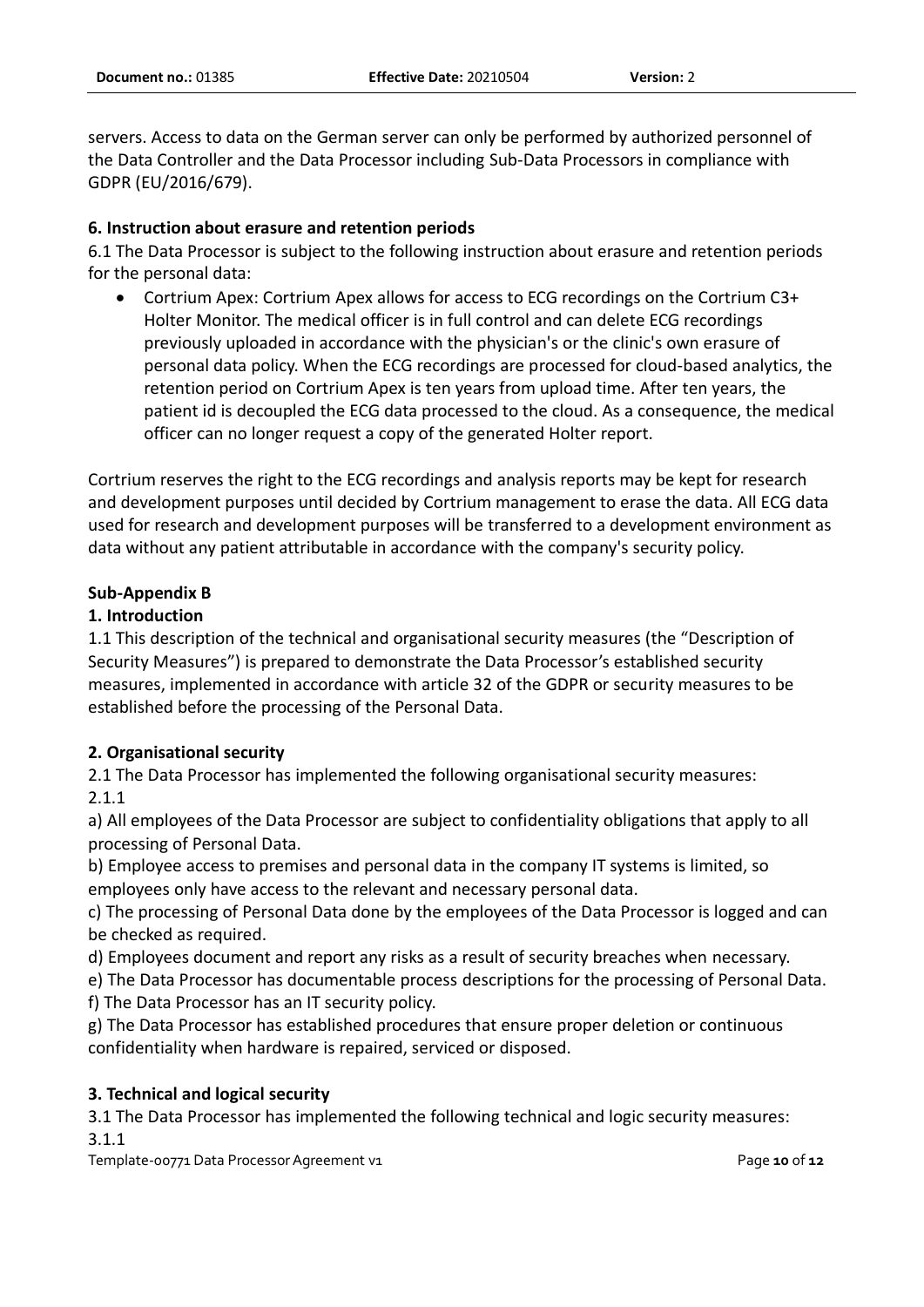a) The Data Processor uses logical access control with username and password or other unique authorization.

b) The Data Processor regularly makes backups.

c) The Data Processor encrypts personal data in systems and/or on devices.

d) Personal data is pseudonymized when relevant and under consideration of the processing nature.

e) The Data Processor's websites and web forms uses SSL certificates/HTTPS (Hyper Text Transfer Protocol Secure).

f) The Data Processor uses firewall that is updated regularly.

g) Cortrium Apex: The Data Processor has implemented Auth0 user authentication and user authorization for providing single sign-on (SSO) for customers access to ECG data upload and storage.

### **4. Physical security**

4.1 The Data Processor have implemented the following physical security measures: 4.1.1

a) The Data Processor's devices (including PCs, servers, etc.) are secured behind locked doors b) The Data Processor's premises and facilities or access routes are subject to video or image monitoring.

c) The Data Processor uses alarm systems to detect and prevent burglary.

d) The Data Processor uses fire alarms and smoke detectors to detect and prevent fires.

### **Sub-Appendix C**

### **1. Approved Sub-Processors**

The following Sub-Processors shall be considered approved by the Data Controller at the time of entering into this Data Processing Agreement on the terms of this Data Processing Agreement and the Applicable Law:

1.1 Cardiomatics Sp. z o.o.

Address: Wojciecha Weissa 7, 31-339 Krakow, Poland Company Reg. no: PL 677 238 95 21 Phone: +48 790 261 534

Email: contact@cardiomatics.com Web: www.cardiomatics.com

Sub-data processor is performing the ECG AI software analytics with suggested diagnosing presented within the Holter report as Decision Support Tool (DST). It the medical officer's responsibility to assign the diagnosis.

1.2 Auth0 Inc.

Address: 10800 NE 8th Street, Suite 700, Bellevue, WA 98004, U.S.A.

Sub-data processor is processes customer's employee data such as names, e-mail and IP addresses, phone numbers for customers access to Cortrium Apex. For the avoidance of any doubts, the sub-data processor does not process and patient attributable data, nor does the subdata processor process any customer data for users of Cortrium Data Transfer Tool. All data processed is encrypted.